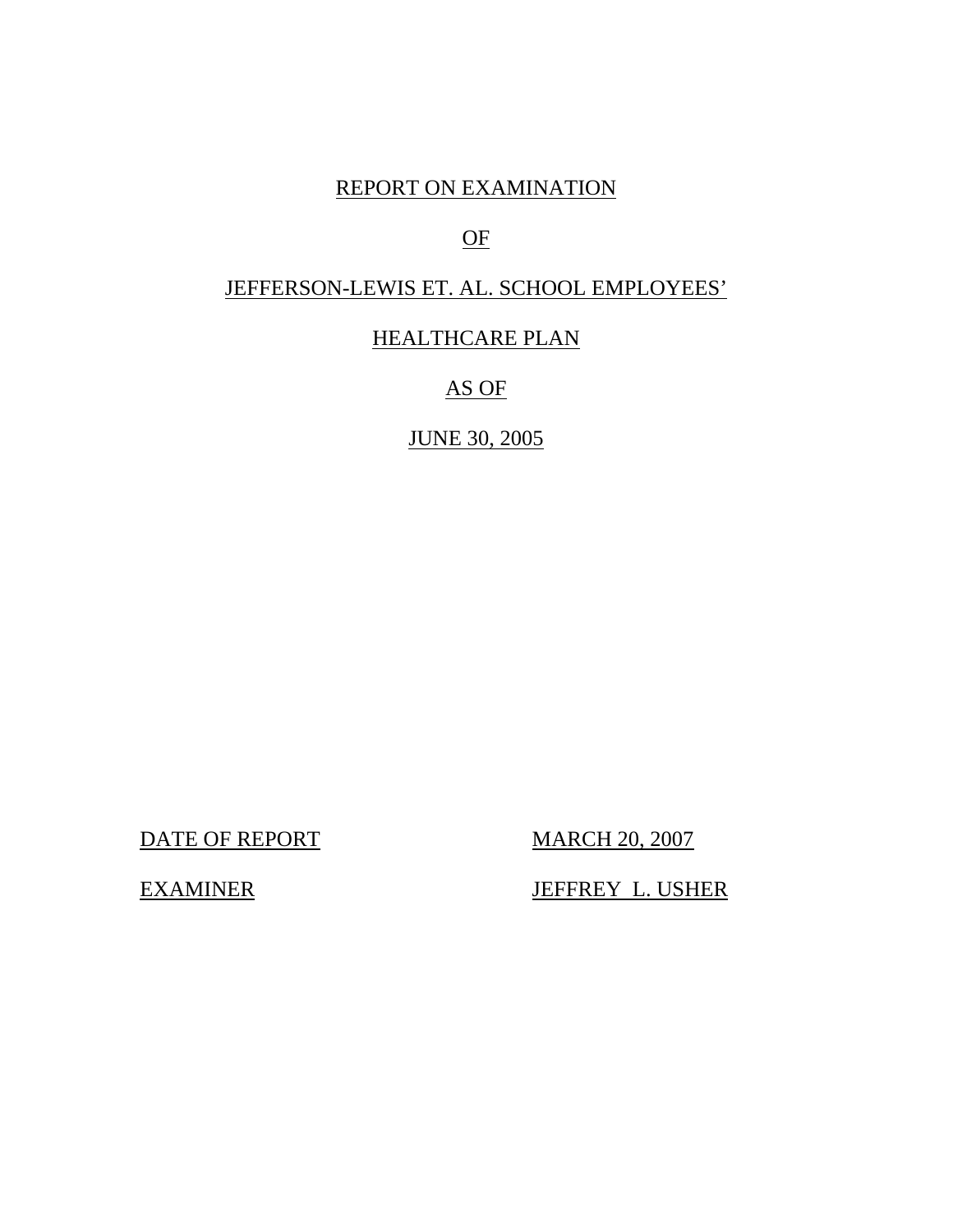# **TABLE OF CONTENTS** TABLE OF CONTENTS ITEM NO. PAGE NO.

# **ITEM NO.**

| 1.               | Scope of examination                                                                                                                                                         | $\overline{2}$                      |
|------------------|------------------------------------------------------------------------------------------------------------------------------------------------------------------------------|-------------------------------------|
| 2.               | Executive summary                                                                                                                                                            | 3                                   |
| 3.               | Description of Plan                                                                                                                                                          | 4                                   |
|                  | A. Management<br>B. Territory and plan of operation<br>C. Reinsurance<br>D. Investment activities<br>E. Custodian agreement<br>F. Uncashed checks<br>G. Accounts and Records | 5<br>9<br>9<br>10<br>10<br>11<br>12 |
| $\overline{4}$ . | <b>Financial statements</b><br>A. Balance sheet<br>B. Statement of revenue and expenses<br>C. Net worth                                                                      | 13<br>13<br>14<br>15                |
| 5.               | Claims unpaid                                                                                                                                                                | 15                                  |
| 6.               | Market conduct activities                                                                                                                                                    | 16                                  |
| 7.               | Compliance with prior report on organization                                                                                                                                 | 26                                  |
| 8.               | Summary of comments and recommendations                                                                                                                                      | 27                                  |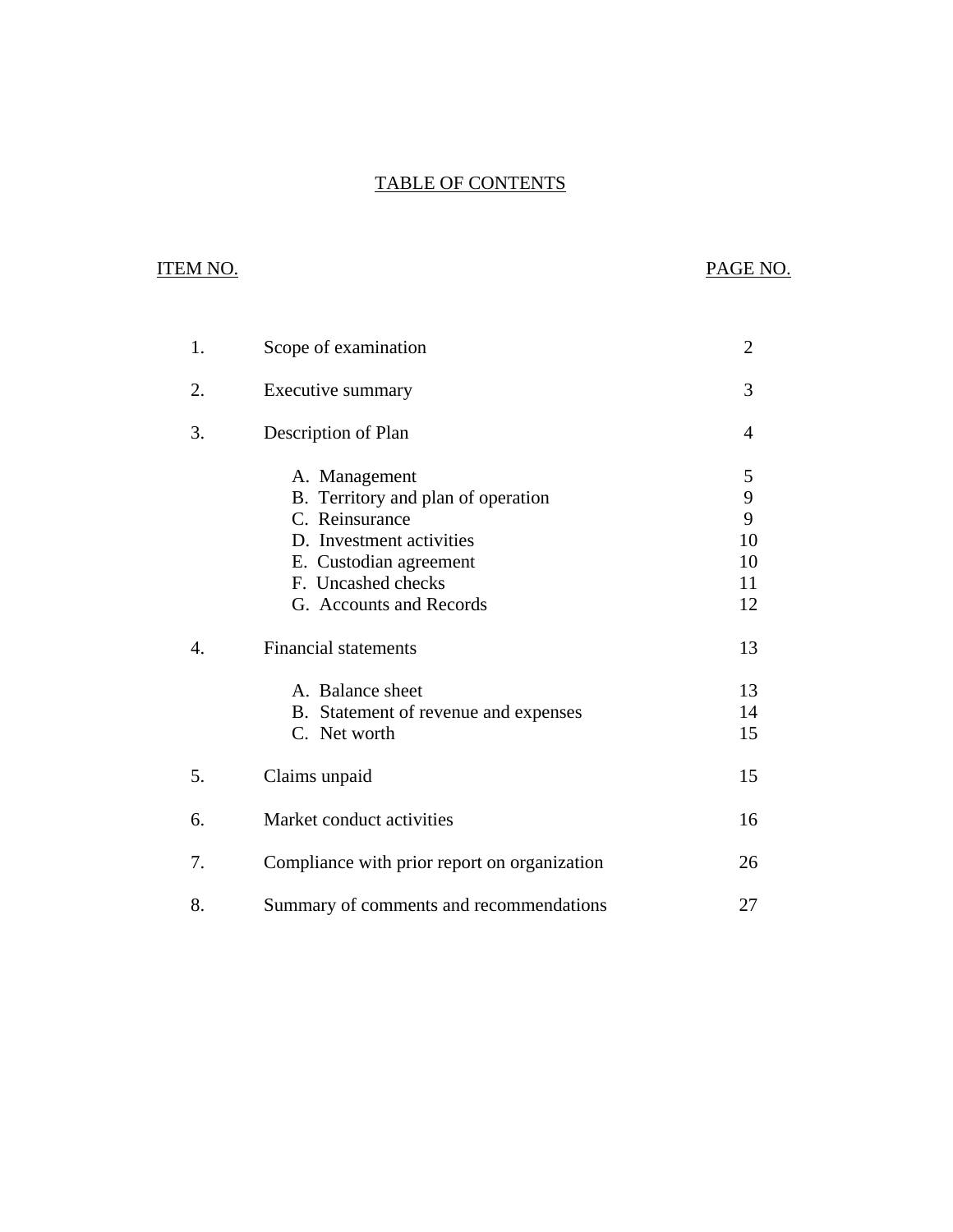

STATE OF NEW YORK INSURANCE DEPARTMENT 25 BEAVER STREET NEW YORK, NEW YORK, 10004

Governor

ELIOT SPITZER ERIC R. DINALLO Acting Superintendent of Insurance

March 20, 2007

Honorable Eric R. Dinallo Acting Superintendent of Insurance Albany, New York 12257

Sir:

Pursuant to the provisions of the New York Insurance Law, and in compliance with the instructions contained in Appointment Number 22470 dated March 3, 2006, attached hereto, I have made an examination into the condition and affairs of Jefferson-Lewis et. al. School Employees' Healthcare Plan as of June 30, 2005 a not-for-profit municipal cooperative health benefit plan licensed pursuant to the provisions of Article 47 of the New York Insurance Law. The following report is respectfully submitted.

The examination was conducted at the Plan's home office located at 853 James Street, Clayton, New York.

Wherever the designations "Plan" or "J-LSEHP" appear herein without qualification, they should be understood to indicate the Jefferson-Lewis et.al. School Employees' Healthcare Plan.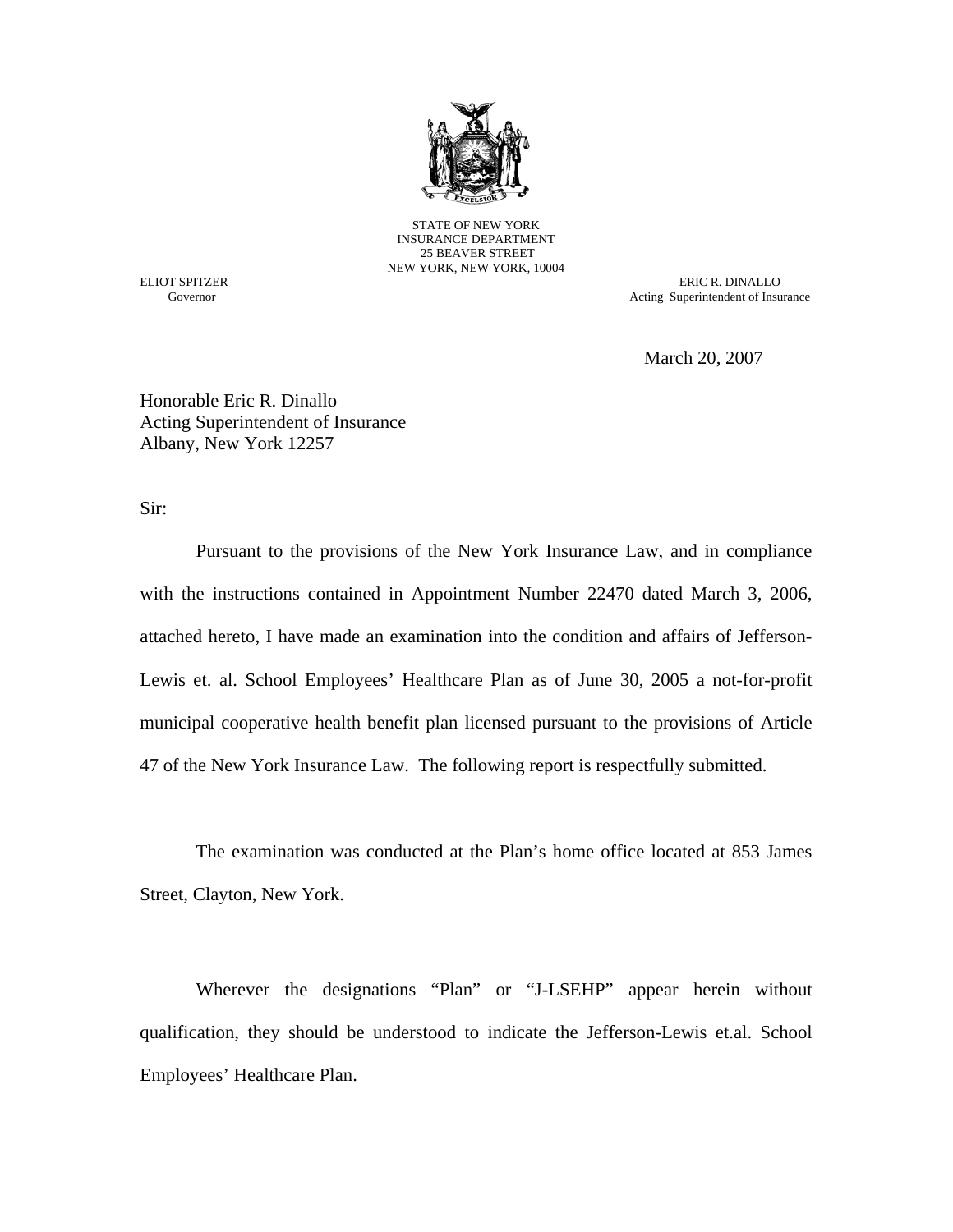#### 1. SCOPE OF EXAMINATION

<span id="page-3-0"></span>The previous examination was conducted as of September 30, 2000. This examination covered the four years and nine months period from October 1, 2000 to June 30, 2005. Transactions occurring subsequent to this period were reviewed where deemed appropriate by the examiner.

The examination comprised of a complete verification of assets, liabilities and surplus as of June 30, 2005, in accordance with statutory accounting principles as adopted by this Department, a review of income and disbursements deemed necessary to accomplish such verification, and utilized to the extent considered appropriate, work performed by the Plan's independent certified public accountants. A review or audit was also made of the following items as called for in the Examiners Handbook of the National Association of Insurance Commissioners (NAIC):

> History of the Plan Management and control Corporate records Fidelity bonds and other insurance Territory and plan of operation Growth of the Plan Loss experience Accounts and records Market conduct activities

A review was also made to ascertain the action that was taken by the Plan with regard to comments and recommendations in the prior report on organization.

This report on examination is confined to financial statements and comments on those matters which involve departures from laws, regulations or rules, or which are deemed to require explanation or description.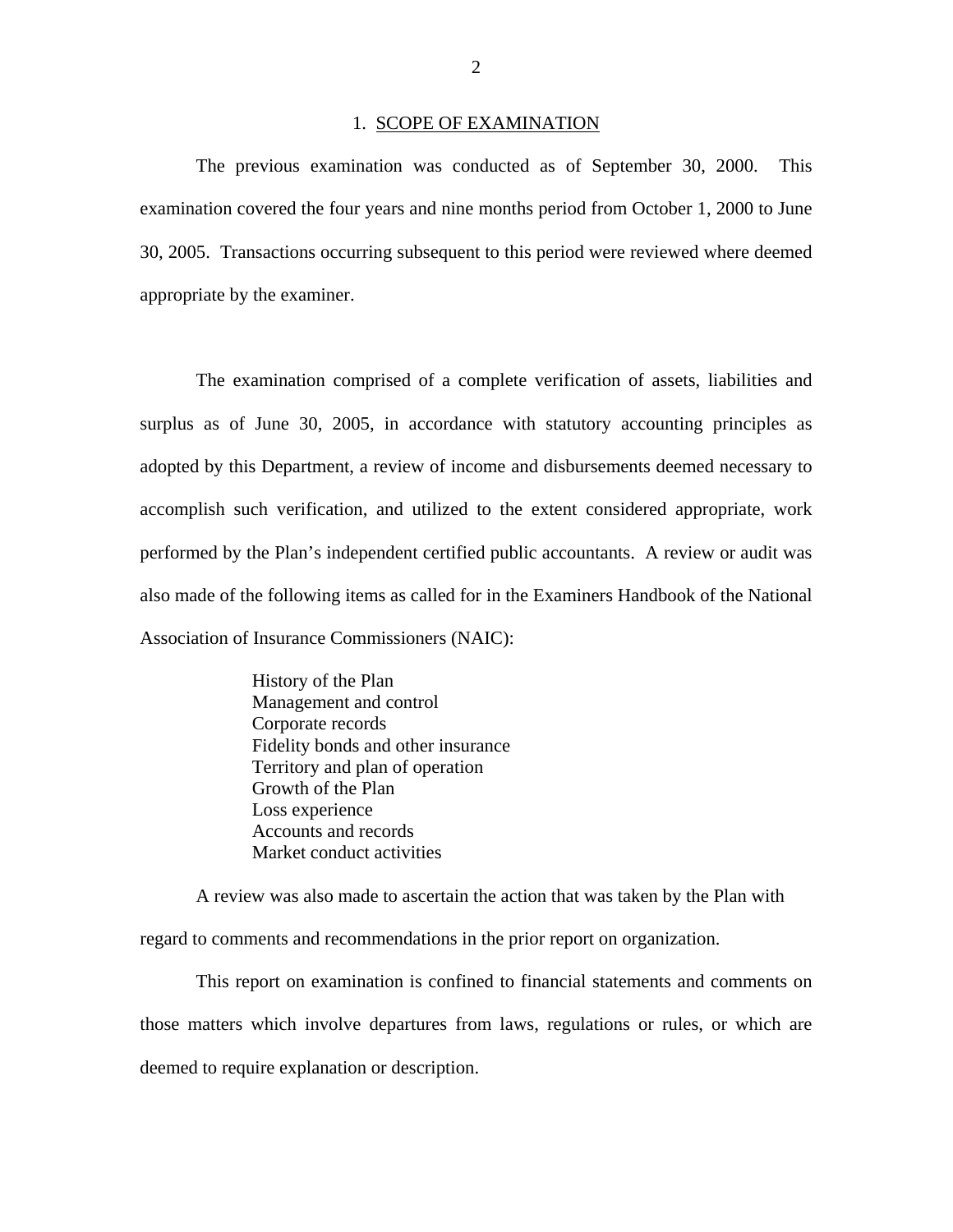# 2. EXECUTIVE SUMMARY

<span id="page-4-0"></span>The results of this examination revealed certain operational deficiencies that directly impacted the Plan's compliance with the New York Insurance and New York Public Health Laws. Significant findings relative to this examination are as follows:

- The Plan did not execute a proper custodian agreement with Key Bank which included prudent protective covenants and provisions as set forth in the Department's guidelines.
- The Plan's policy forms and riders were not approved for use by the New York Insurance Department prior to or during the examination period.
- POMCO, Inc. and each of its employees who perform claim adjusting services for the plan were not licensed as independent adjusters.
- The Plan overstated its claim expenses and understated its claim adjustment expenses due to assigning claims numbers to third party administrative fee invoices.
- The Plan did not issue proper Explanation of Benefits statements (EOBs) to its members.
- The Plan did not fully comply with the requirements of Article 49 of the New York Insurance Law with regard to notices to members of first adverse and final adverse determinations.

The examination findings are described in greater detail in the remainder of this

report.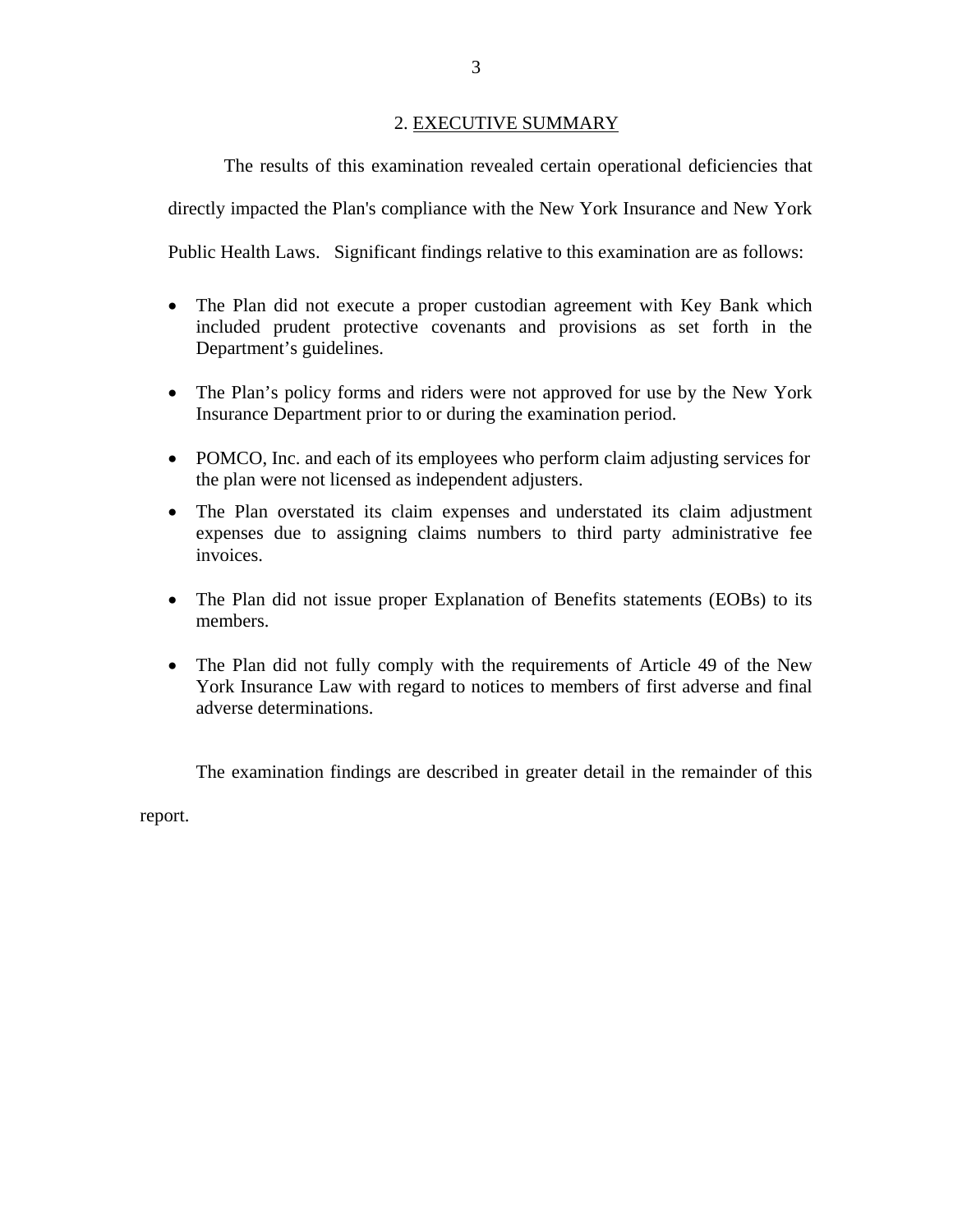#### 3. DESCRIPTION OF PLAN

Jefferson-Lewis Board of Cooperative Educational Services (J-LBOCES) and its fifteen original member school districts (participants) formed a Consortium in 1979. The purpose of the Consortium was to provide for the efficient and economic evaluation, processing, administration and payment of health benefits through selfinsurance (the Plan). The Plan provides benefits to covered employees and their eligible dependents as defined in the plan booklet.

On June 1, 2001, the Plan was issued a certificate of authority by the Superintendent of Insurance under Article 47 of the New York Insurance Law. Pursuant to such certificate of authority, the participants have agreed to share the costs and assume the liabilities for medical, surgical, prescription drugs, and hospital benefits provided to covered employees (including retirees) and their dependents.

There are fifteen school districts and one Board of Cooperative Educational Services participating in the Plan as follows:

| Alexandria Bay Central                 | <b>Beaver River Central School</b>    |
|----------------------------------------|---------------------------------------|
| Belleville-Henderson Central School    | Carthage Central School               |
| Copenhagen Central School              | <b>General Brown Central School</b>   |
| Indian River Central School            | La. Fargeville Central School         |
| <b>Lyme Central School</b>             | <b>Watertown City School District</b> |
| South Lewis Central School             | <b>Jefferson Community College</b>    |
| <b>Thousand Islands Central School</b> | Sackets Harbor Central School         |
| Jefferson-Lewis B.O.C.E.S.             | Lowville Central School               |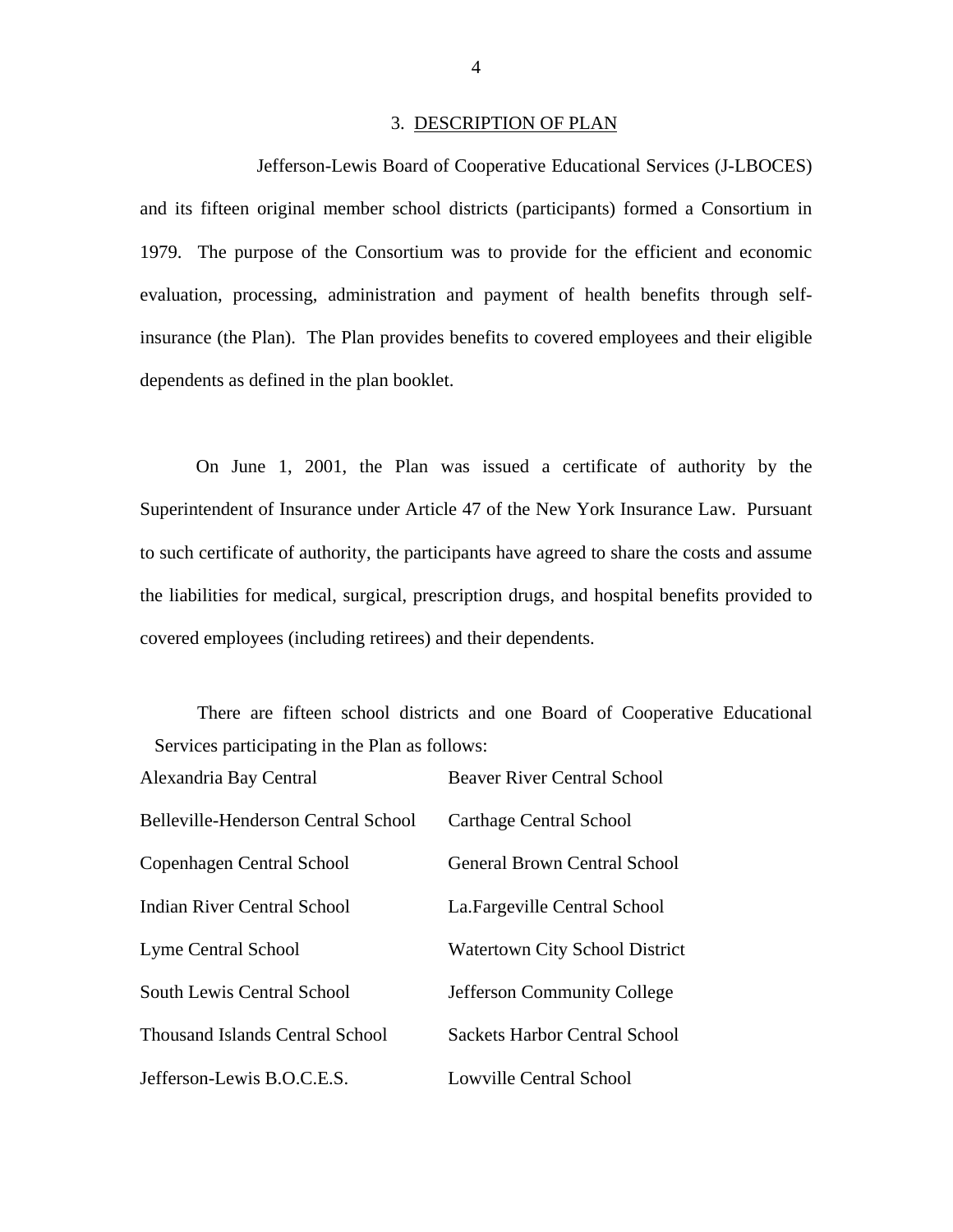# <span id="page-6-0"></span>A. Management

Pursuant to the Municipal Cooperative Agreement, management of the Plan is vested in the governing board comprised of one representative from each participating school district including BOCES as a participant. As of the examination date, the governing board was comprised of fifteen members. The board meets at least once during each calendar year. The members of the governing board of the Plan as of June 30, 2005 were as follows: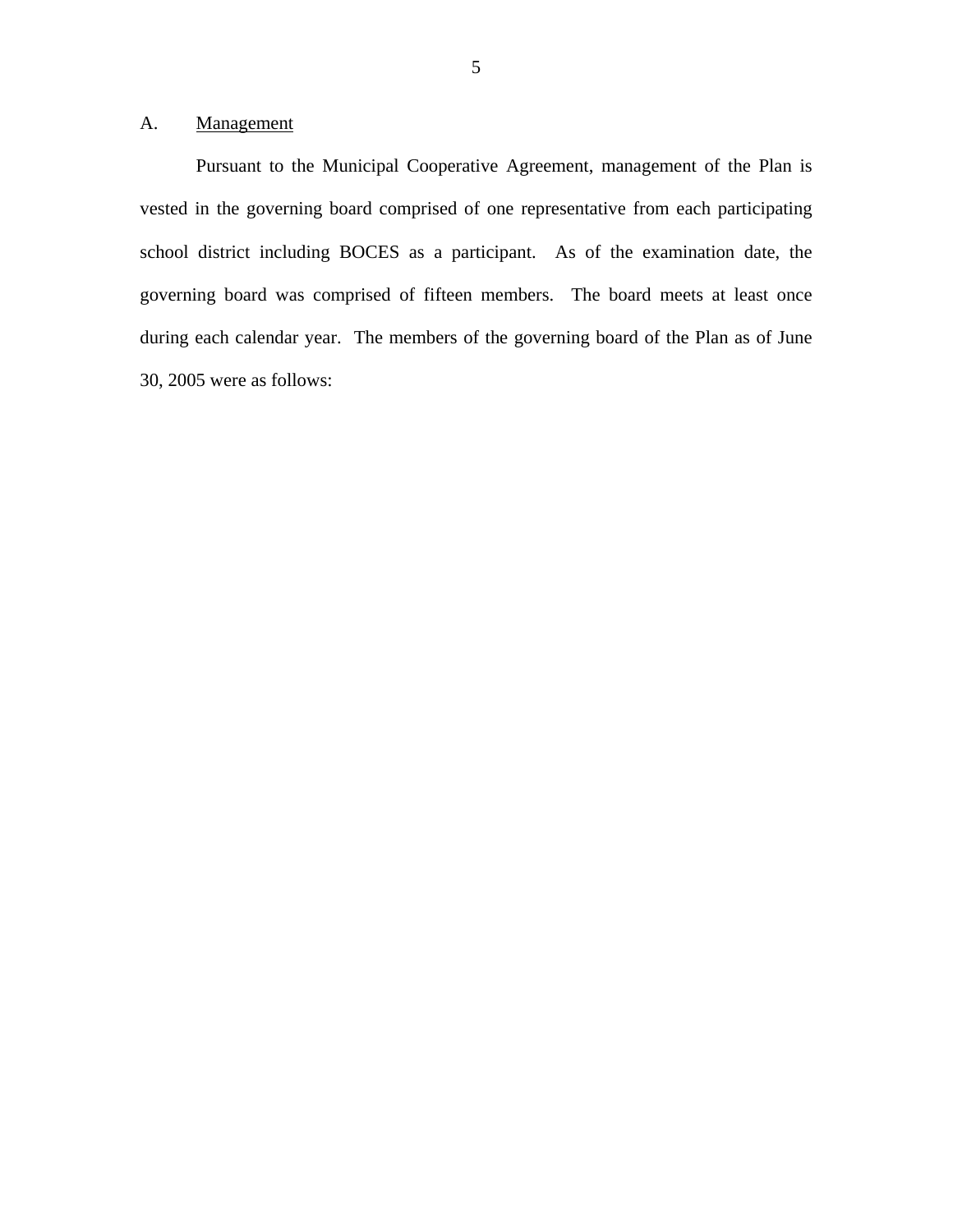| Name                   | Municipality                                    |
|------------------------|-------------------------------------------------|
| <b>Wally Keeler</b>    | Alexandria Bay Central School District          |
| <b>Larry Strife</b>    | <b>Beaver River Central School District</b>     |
| Unassigned             | Belleville-Henderson Central School District    |
| <b>Michael Powers</b>  | <b>Carthage Central School District</b>         |
| Marcia Mundy           | Copenhagen Central School District              |
| <b>Terry Remington</b> | <b>General Brown Central School District</b>    |
| Valerie Borland        | <b>Indian River Central School District</b>     |
| Michelle Denny         | LaFargeville Central School District            |
| Sandra Dudley-Rooney   | <b>Lyme Central School District</b>             |
| Connie Timmerman       | <b>Watertown City School District</b>           |
| <b>Frank House</b>     | South Lewis Central School District             |
| <b>James Bliss</b>     | Jefferson Community College                     |
| <b>Sally Switzer</b>   | <b>Thousand Islands Central School District</b> |
| Anne Spanziani         | <b>Sackets Harbor Central School District</b>   |
| <b>Barbara Greene</b>  | Jefferson-Lewis B.O.C.E.S.                      |
| Kenneth J. McAuliffe   | <b>Lowville Central School</b>                  |

The above school districts cover the geographic areas of Jefferson and Lewis counties.

6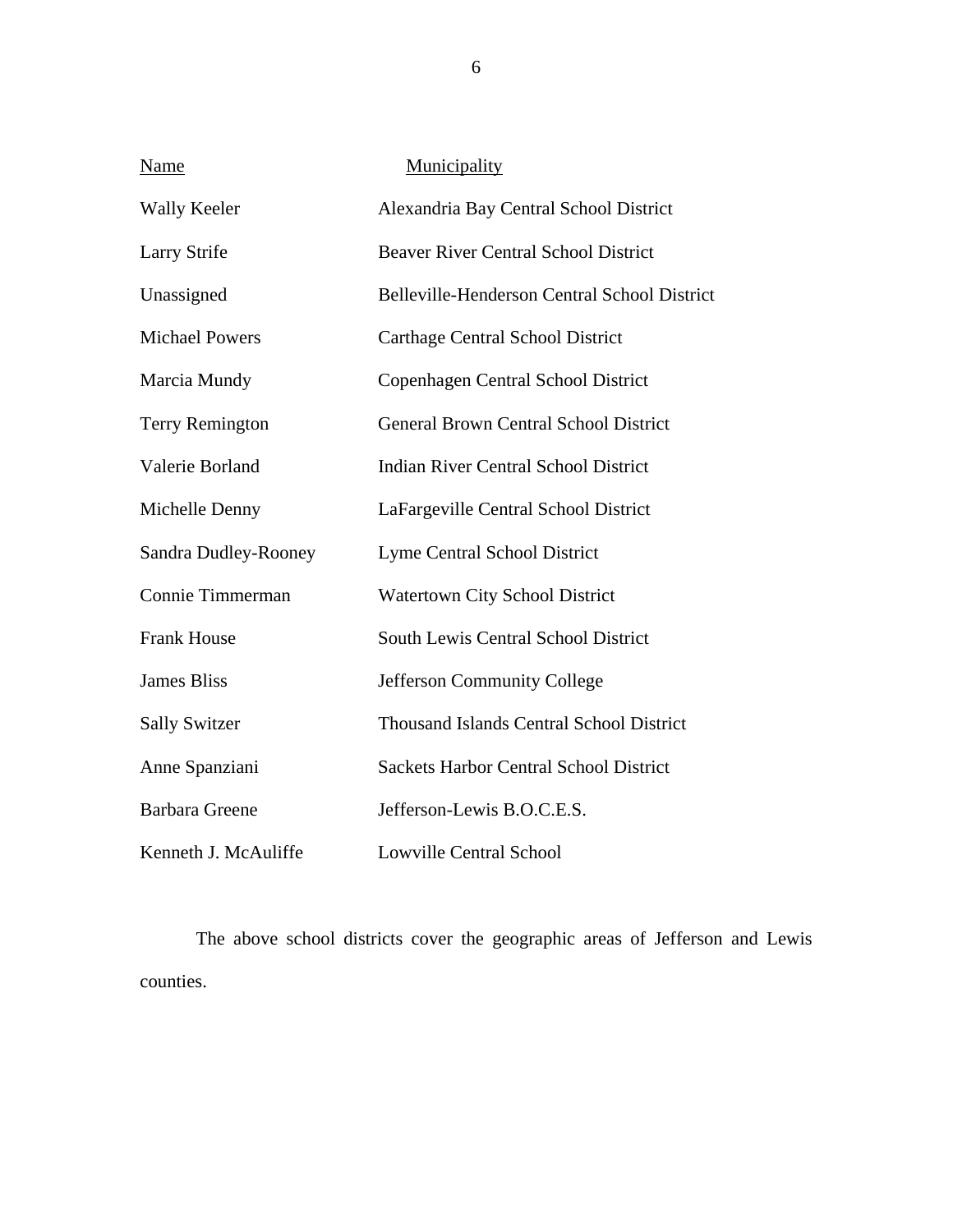The minutes of all meetings of the board of directors and committees thereof held during the examination period were reviewed. Such board of directors' meetings were well attended.

The Plan entered into contractual agreements with the following vendors to provide various administrative services to the Plan:

- Progressive Management Consulting, LLC (PMC), is the general manager and Comptroller of the Plan. As Plan general manager, PMC defines a strategic plan of action for the future of the Plan. PMC works with POMCO, Inc (POMCO), which provides services to the Plan as described below, to ensure accurate and prompt payment of claims. PMC meets with the Board of Trustees as deemed necessary to conduct the business of the Plan. PMC provides mandated reports and documentation to regulators and others as required to keep Plan participants informed of benefit issues, and assists in the review and revision of plan benefit structure and design.
- POMCO, Inc. provides a computerized on-line system for developing and maintaining comprehensive employee benefit records, POMCO provides administrative and third party claims processing services relative to the payment of claims. POMCO, provides the Plan with access to its provider network as well as access to the provider network of its contractual partner, Multi Plan Inc. (Multi Plan). The Multi Plan provider network is available in all 50 states of the United States. POMCO also utilizes Preferred Medical Claim Solutions (PMCS) as a claim payment re-pricer (for discounts) for outpatient claims when the provider is not in the POMCO or Multi Plan network.
- Pharmacare provides a prescription drug plan for eligible covered persons of the Plan. This includes a nationwide network of retail and mail service pharmacies, remote electronic claims adjudication and processing system for adjudicating and processing pharmacy claims. Pharmacare provides a drug utilization review service by which the cost effectiveness, interaction and resulting therapeutic effect of various drugs are reviewed and monitored electronically. Pharmacare also provides a prescription drug benefit management service for designing and managing prescription drug benefit plans.
- Davis Vision provides administrative and information services to members of the plan relating to its Vision Plan benefits. Davis Vision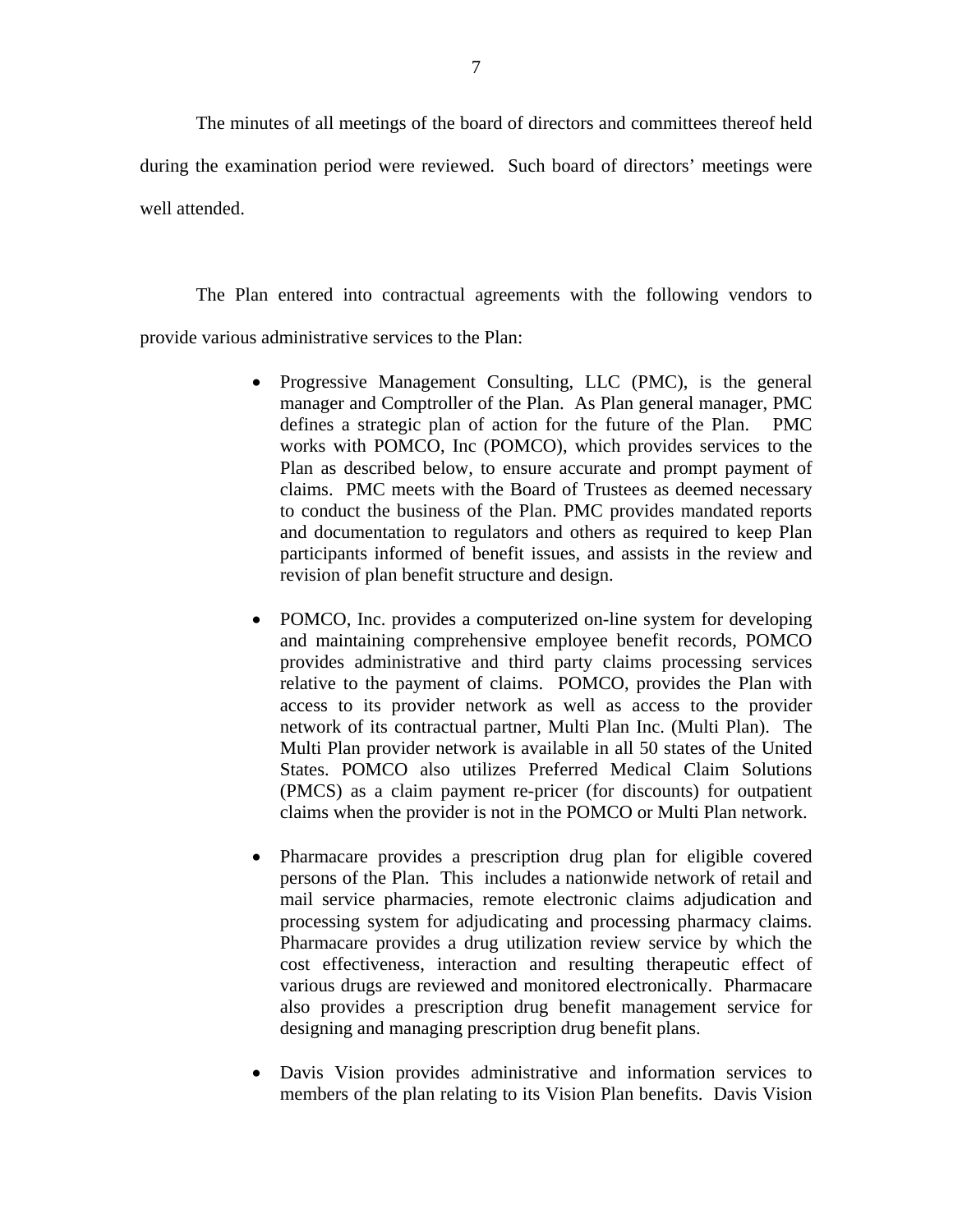provides laboratory services, processing of claims, data entry and clerical processing. Davis Vision provides management reporting of billing statements quality care reports and/or other reports as required. Davis Vision provides a panel of private offices for eye exams and dispensing services to the members. Davis Vision also has a comprehensive program for quality assurance.

- KBM Management Inc. (KBM), provides consulting services to the Plan's Trustees as required on matters regarding negotiations with employee groups. KBM also provides actuarial services and assists in obtaining alternative markets for stop-loss coverage as well as reviews and investigates claims which affect stop-loss coverage. KBM assists in the negotiations of administrative agreements of the Plan.
- Poulsen & Podvin, CPA, LLC provides accounting services to the Plan.

The principal officers of the Plan as of June 30, 2005 were as follows:

| <b>Officers</b>      | Title                          |
|----------------------|--------------------------------|
| Kenneth McAuliffe    | Chairperson                    |
| Penny Sweredoski     | Vice Chairperson               |
| <b>Sally Switzer</b> | <b>Chief Financial Officer</b> |
| Diane Wright         | Secretary                      |
| Edgar Higgins        | Plan Manager                   |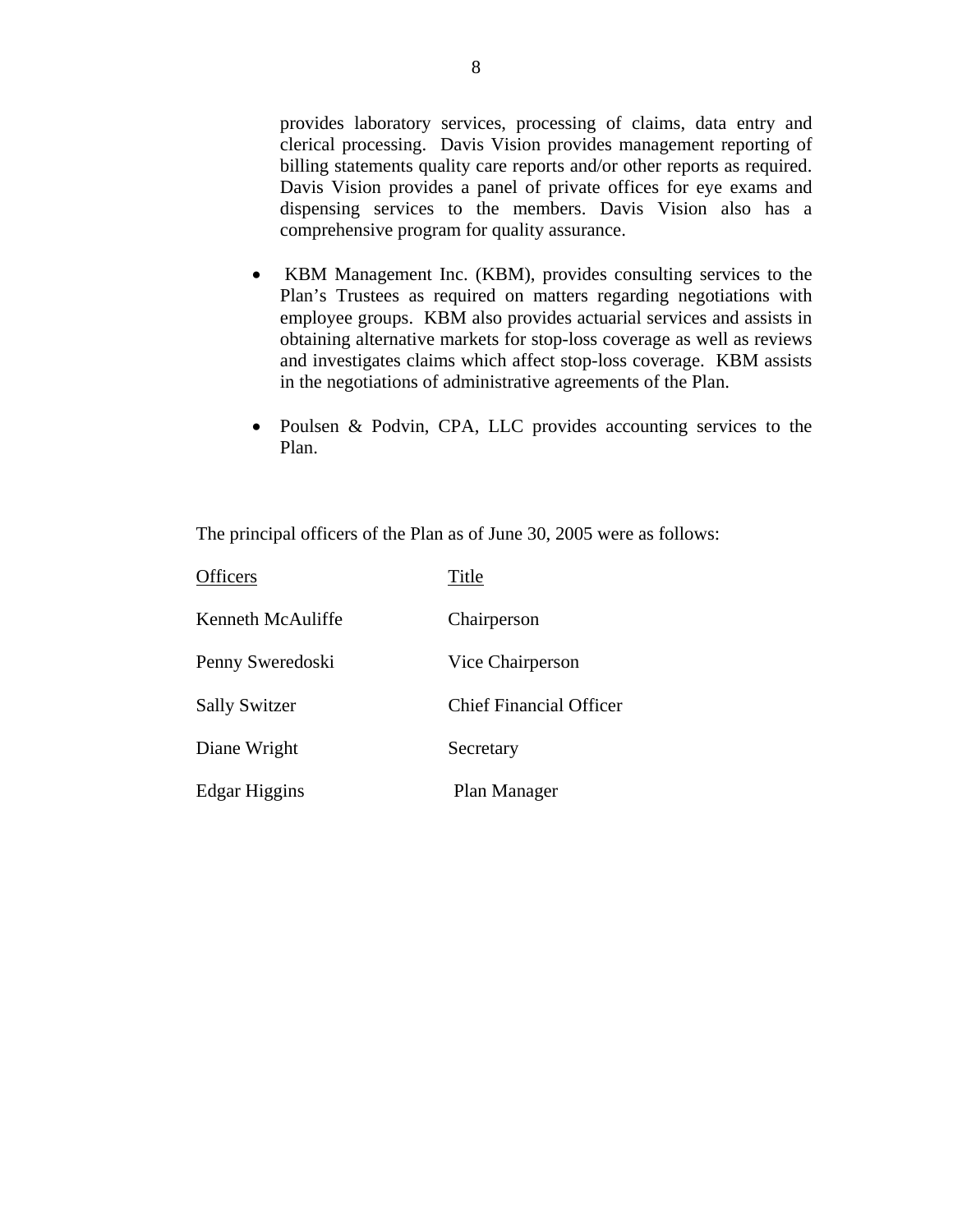#### <span id="page-10-0"></span>B. Territory and Plan of Operation

The Plan provides health benefits in the Jefferson and Lewis counties of New York State. The Plan provides its members with medical, including hospital coverage, prescription drug coverage and vision benefits. The Plan had an annual premiums written of \$35,259,011 as June 30, 2005. There has not been any significant change in membership during the examination period. The plan has represented the same school districts during the exam period. The Plan has not had any significant changes subsequent to the exam period.

# C. Reinsurance

As required by Section 4707 (a) of the New York Insurance Law, the Plan maintains both specific and aggregate stop loss insurance policy issued by a licensed insurer in order to limit its exposure to losses from medical and prescription drugs. The following is a summary of the Plan's stop loss insurance policy at June 30, 2005:

# Specific excess stop-loss coverage

Excess of LossCoverage: medical and prescription drugs

100% of \$700,000 in excess of \$300,000 per member, per contract year

Aggregate excess stop-loss coverage

Excess of Loss: Coverage: medical and prescription drugs 100% of paid aggregate losses in excess of \$42,566,665 to a maximum limit of \$1,000,000 and a maximum limit per covered person of \$300,000 per contract year.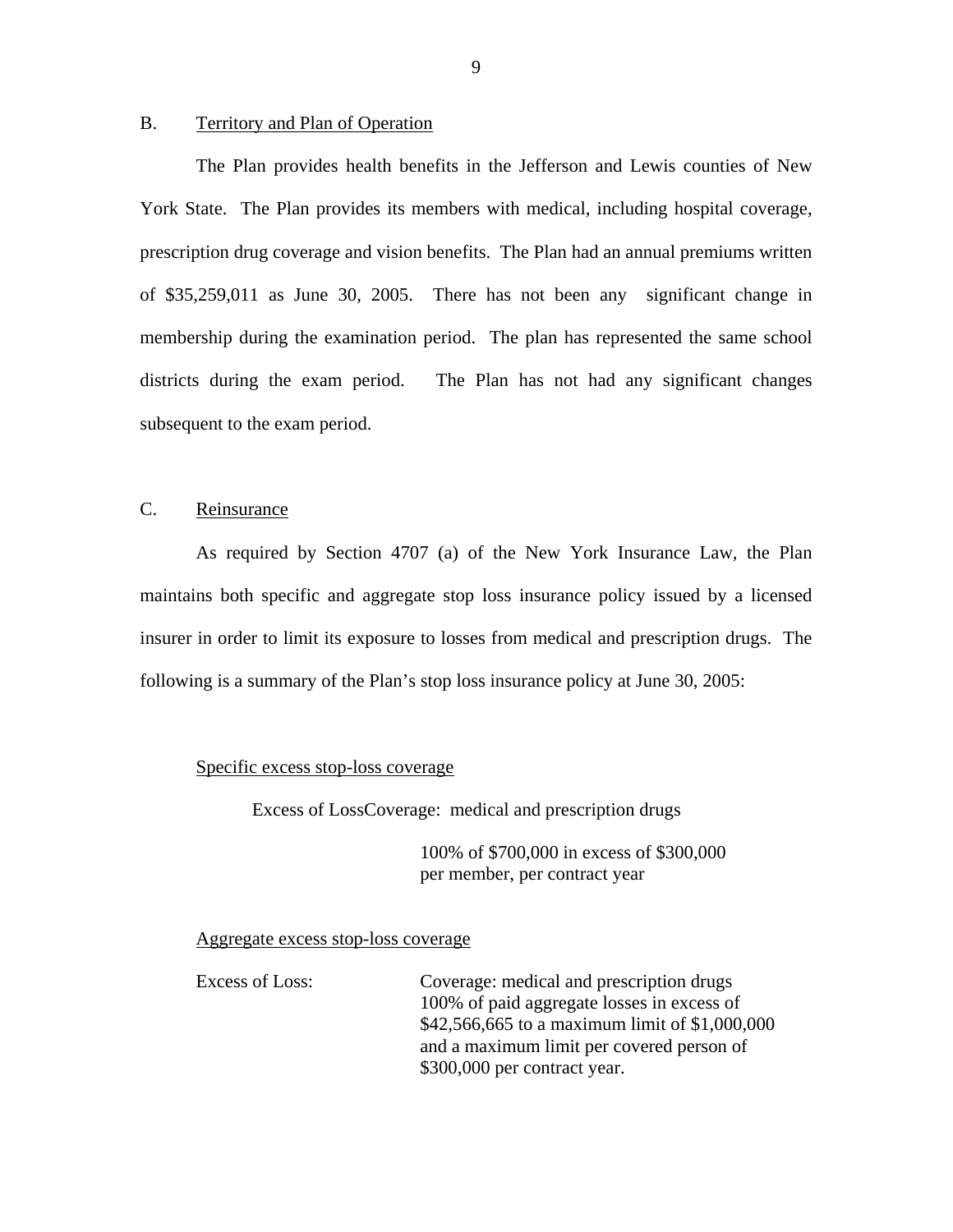#### <span id="page-11-0"></span>D. Investment Activities

Section 1411(a) of the New York Insurance Law, states:

"No domestic insurer shall make any loan or investment, except as provided in subsection (h) hereof, unless authorized or approved by its board of directors or a committee thereof responsible for supervising or making such investment or loan. The committee's minutes shall be recorded and a report submitted to the board of directors at its next meeting."

A review of the minutes of meetings of the Plan's board of trustees and finance committee held during the examination period revealed that the Plan did not comply with the requirement of Section 1411(a) of the New York Insurance Law. Investment reports were provided to the board of trustees on a periodic basis, however, specific investments were neither approved by the board nor by any committee thereof.

It is recommended that the Plan comply with the requirements of Section 1411(a) of the New York Insurance Law.

#### E. Custodian agreement

A review of the Plan's custodial agreement with its custodian bank revealed that such custodial agreement did not include the following prudent protective covenants and provisions as described in the Insurance Department's guidelines:

- 1. Bank shall have in force Bankers Blanket Bond Insurance.
- 2. Give the securities held same care given own property of similar nature.
- 3. Furnish insurer with a list of such securities showing complete description of each issue.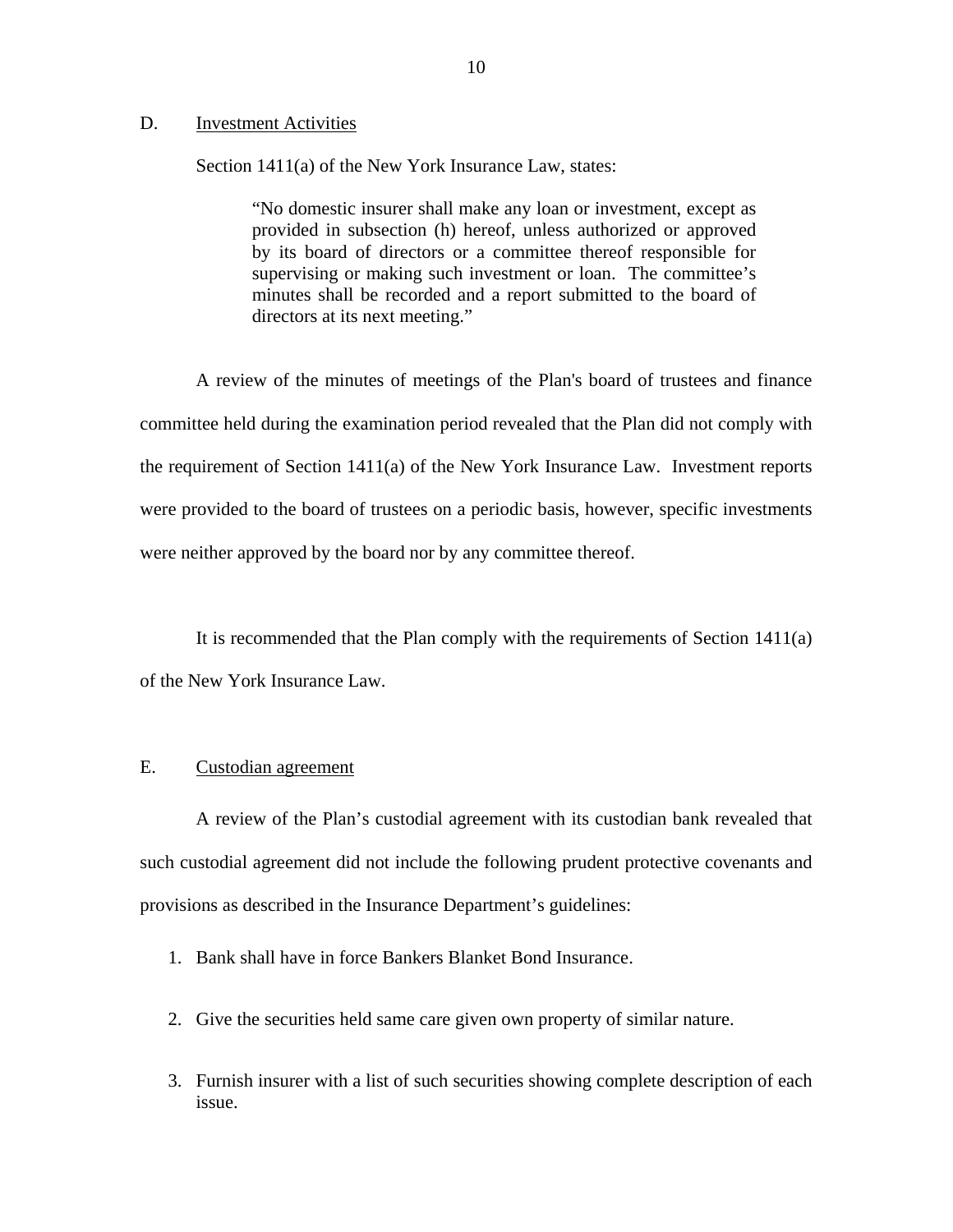- <span id="page-12-0"></span>4. Maintain records sufficient to verify information required to report in schedule D of annual Statement.
- 5. Furnish the appropriate affidavits in the form acceptable to bank and NYSID in order for securities to be recognized as admitted assets of the company.
- 6. Access shall be during regular banking hours  $\&$  specifying those who shall be entitled to examine on premises securities held and records regarding securities held.
- 7. Written instructions shall be signed by any two authorized officers specified which will be furnished to the bank from time to time signed by the treasurer or an assistant and certified by corporate seal.
- 8. In connection with any situation involving registration of securities in the name of a nominee bank of a bank custodian, the custodian agreement should empower the bank to take such action.
- 9. There should be a provision in the agreement that would give the insurer the opportunity to secure the most recent report on the review of the custodian's system of internal controls.

It is recommended that the Plan enter into a proper custodial agreement with its custodian bank for its investment account. The custodian agreement should include the prudent protective covenants and provisions as set forth in the Department's guidelines.

# F. Uncashed checks

The Plan's current procedures with regard to uncashed checks are as follows:

Checks remain outstanding for up to six months. Those checks that are still outstanding at the end of six months from the date the check was issued are restored to cash by journal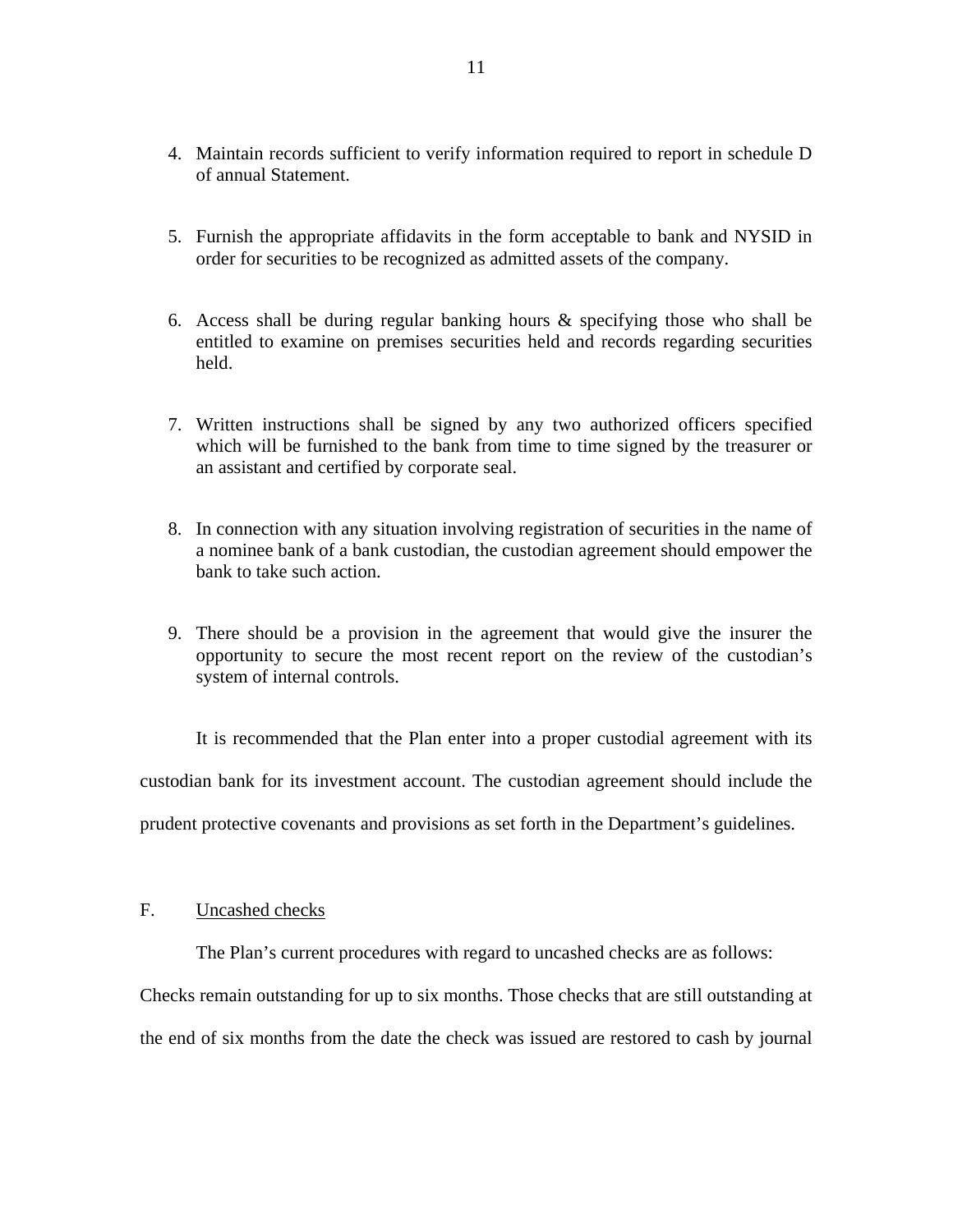<span id="page-13-0"></span>entry and a claims expense accounts credited for the unclaimed checks. This journal entry is prepared at twice or four times each year.

It is recommended that the Plan establish a follow-up procedure and send an initial letter of inquiry to the payee for all checks which remain outstanding for three months from the date of issue.

#### G. Accounts and Records

.

A review of the Plan's service agreement with POMCO, Inc., related general ledger expense entries and the billing for administrative expenses from POMCO, Inc revealed that the Plan's practice is to prepay POMCO, Inc. for its services which include the administration of claims.

Section 4705 (d) (2) (B) of the New York Insurance Law states:

"(d) The municipal cooperation agreement shall provide that the governing board:

(2) may enter into an agreement with a administrator or other service provider, determined by the governing board to be qualified, to receive, investigate, recommend, audit, approve or make payment of claims under the municipal cooperative health benefit plan, provided that:

(B) payment for contracted services shall be made only after such services are rendered;"

It is recommended that the Plan payment for contracted services be made only after such services are rendered in accordance with the requirements of Section  $4705(d)(2)(B)$  of the New York Insurance Law.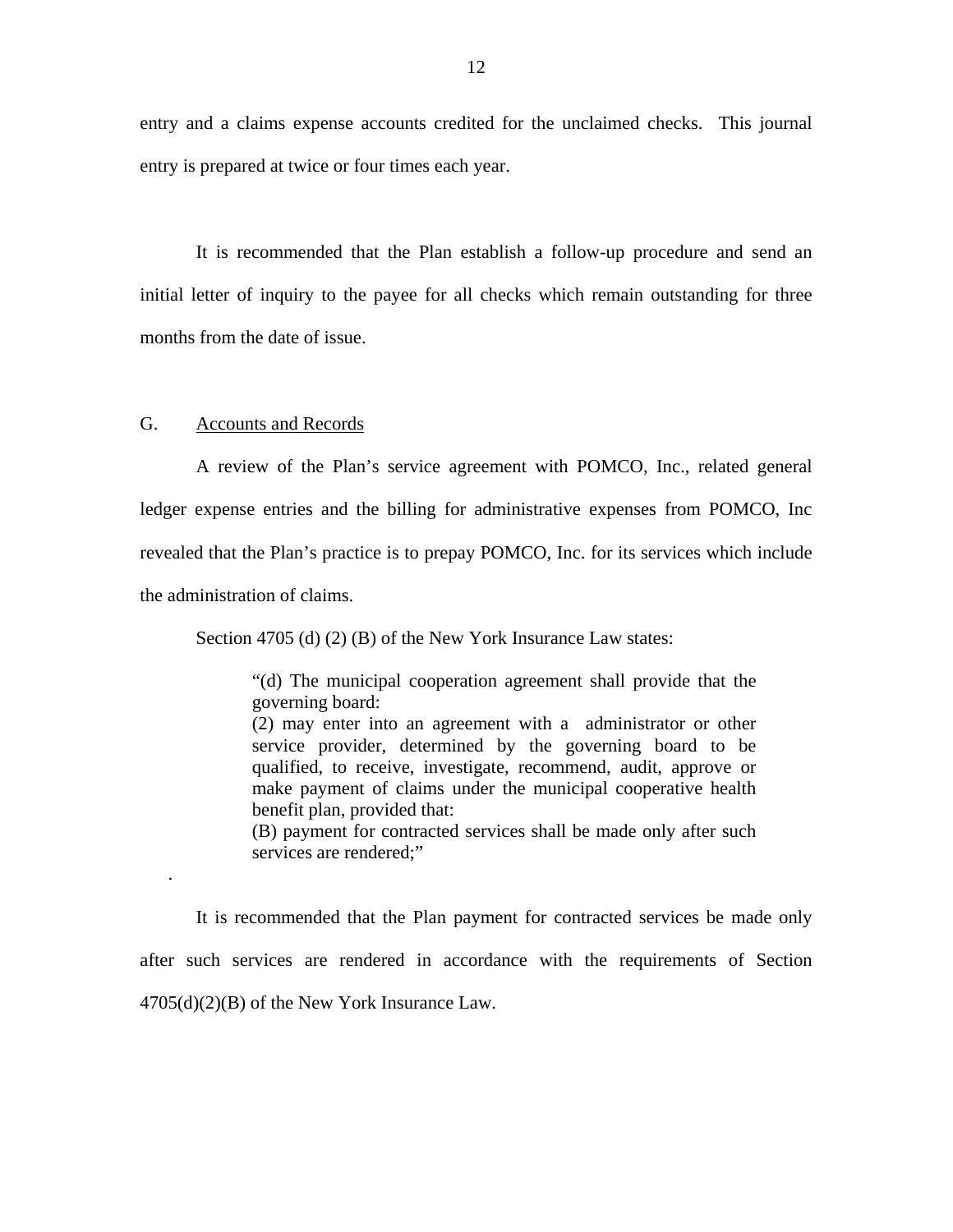# 4. FINANCIAL STATEMENTS

# <span id="page-14-0"></span>A. Balance Sheet

The following shows the assets, liabilities and net worth as determined by this examination as of June 30, 2005. This statement is the same as the balance sheet filed by the Plan

# Assets

|              | Cash and cash equivalents              | \$9,597,158          |
|--------------|----------------------------------------|----------------------|
|              | Short-term investments                 | 1,297,045            |
|              | Investment income receivable           | 126,499              |
|              | Aggregate write-ins for current assets | 130,711              |
|              | Long-term investments                  | 6,026,301            |
| Total assets |                                        | \$17,177,714         |
| Liabilities  |                                        |                      |
|              | Accounts payable                       | 416,885              |
|              | Claims payable                         | 8,659,285            |
|              | Unearned premiums                      | 162,442              |
|              | <b>Total liabilities</b>               | \$9,238,612          |
| Net worth    |                                        |                      |
|              | Contingency reserves                   | \$1,784,424          |
|              | Retained earnings/fund balance         | 6,154,678            |
|              | Total net worth                        | \$7,939,102          |
|              | Total liabilities and net worth        | \$ <u>17,177,714</u> |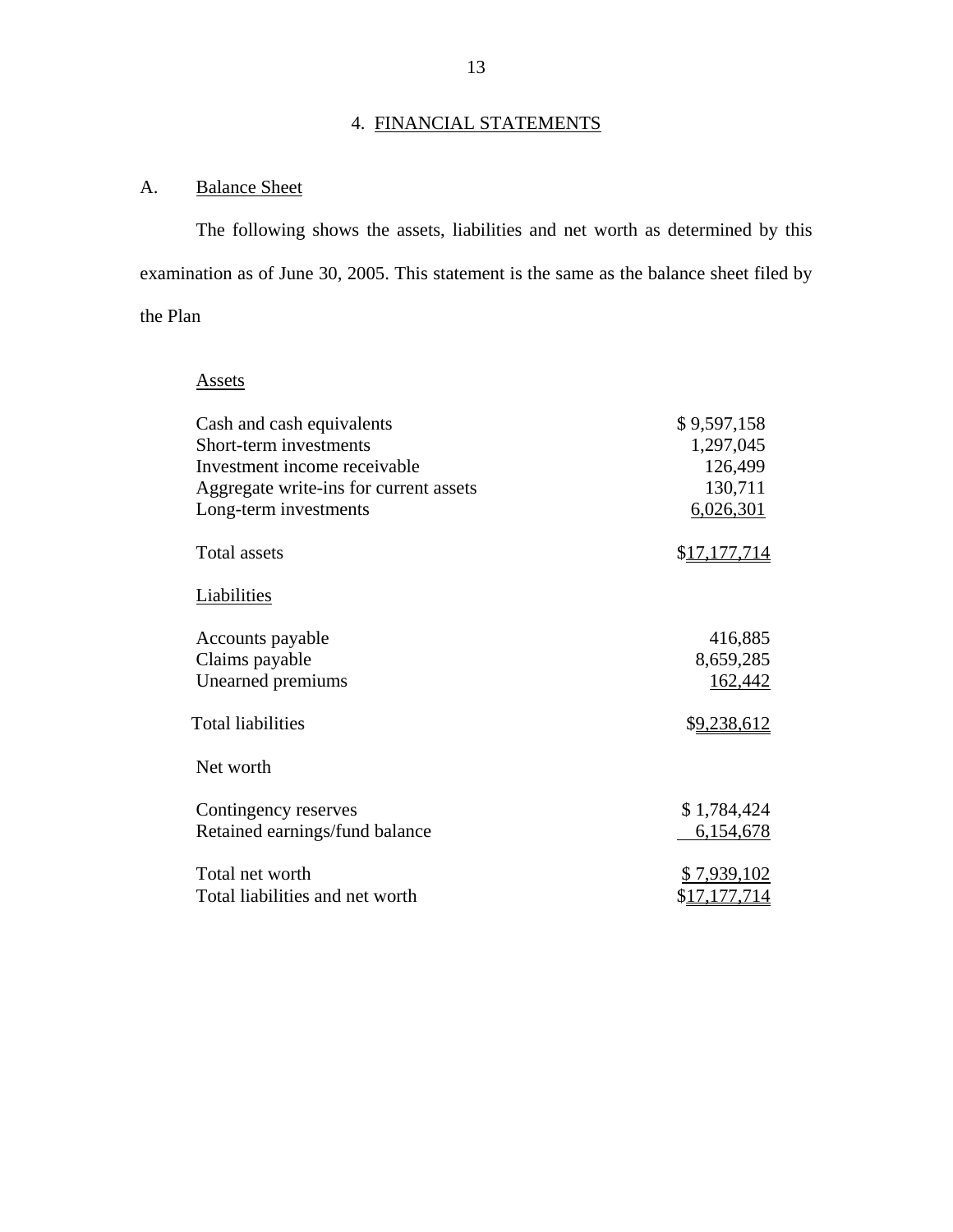B. Statement of revenue and expenses:

Net worth decreased by \$909,405 during the four years and nine months period under this examination, October 1, 2000 through June 30, 2005, detailed as follows:

| Revenue                        |               |               |                 |
|--------------------------------|---------------|---------------|-----------------|
| Premiums and related revenue   |               |               | \$138,141,505   |
| <b>Expenses</b>                |               |               |                 |
| Hospital/medical benefits      | \$104,390,797 |               |                 |
| Prescription drugs             | 28,380,868    |               |                 |
| Reinsurance expenses           | 937,318       |               |                 |
| Total medical and hospital     |               | \$133,708,983 |                 |
| Administrative expenses        |               |               |                 |
| Compensation                   | 364,841       |               |                 |
| Marketing                      | 43,655        |               |                 |
| Professional fees              | 114,294       |               |                 |
| Administrative fees            | 5,690,382     |               |                 |
| <b>Consultant</b> fees         | 175,264       |               |                 |
| Office expense                 | 55,011        |               |                 |
| Insurance                      | 42,907        |               |                 |
| Summary of other write-ins     | 442,626       |               |                 |
| Total administrative expenses  |               | \$6,928,980   |                 |
| Total expenses                 |               |               | 140,637,963     |
| Net Underwriting gain          |               |               | $(\$2,496,458)$ |
| Investment income              |               | 1,693,567     |                 |
| Unrealized loss on investments |               | (121, 148)    |                 |
| Investments and other income   |               |               | \$1,572,419     |
| Net income or (loss)           |               |               | $($ \$924,039)  |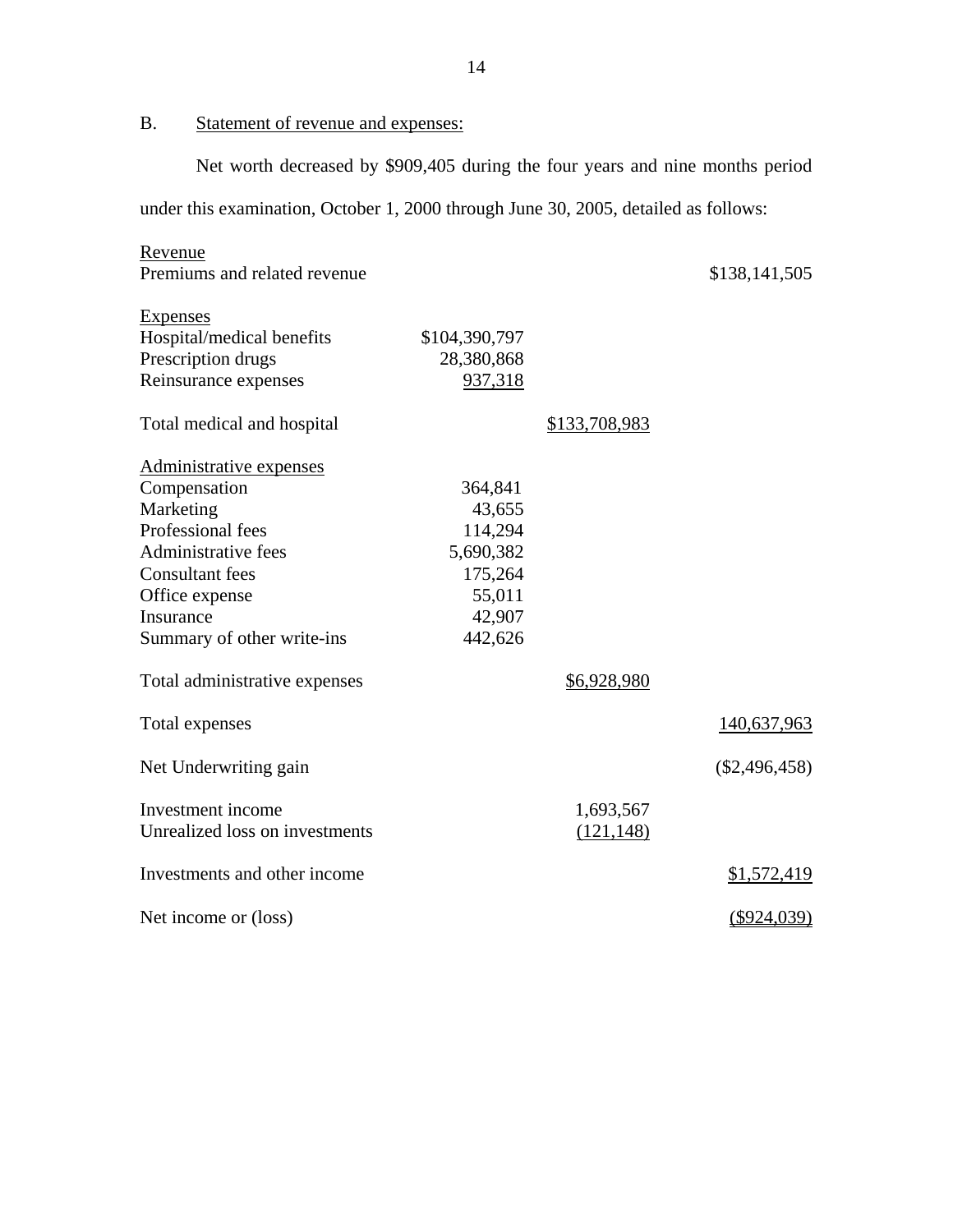# C. Net worth

| Net worth per examination on organization as<br>of September 30, 2000 |                            |                             | \$8,848,507        |
|-----------------------------------------------------------------------|----------------------------|-----------------------------|--------------------|
|                                                                       | Gains in<br><b>Surplus</b> | Losses in<br><b>Surplus</b> |                    |
| Net loss                                                              |                            | \$ (924,039)                |                    |
| Wellness benefits                                                     | 14,634                     |                             |                    |
| Total gains and losses                                                | \$14,634                   | \$ (924,039)                |                    |
| Net decrease in net worth                                             |                            |                             | (909, 405)         |
| Net worth per this exam report June 30, 2005                          |                            |                             | <u>\$7,939,102</u> |

# 5. CLAIMS UNPAID

The examination liability of \$8,659,285 is the same as the amount reported by the Plan as of June 30, 2005. The examination analysis was conducted in accordance with generally accepted actuarial principles and practices and was based on statistical information contained in the Plan's internal records and in its filed annual statements.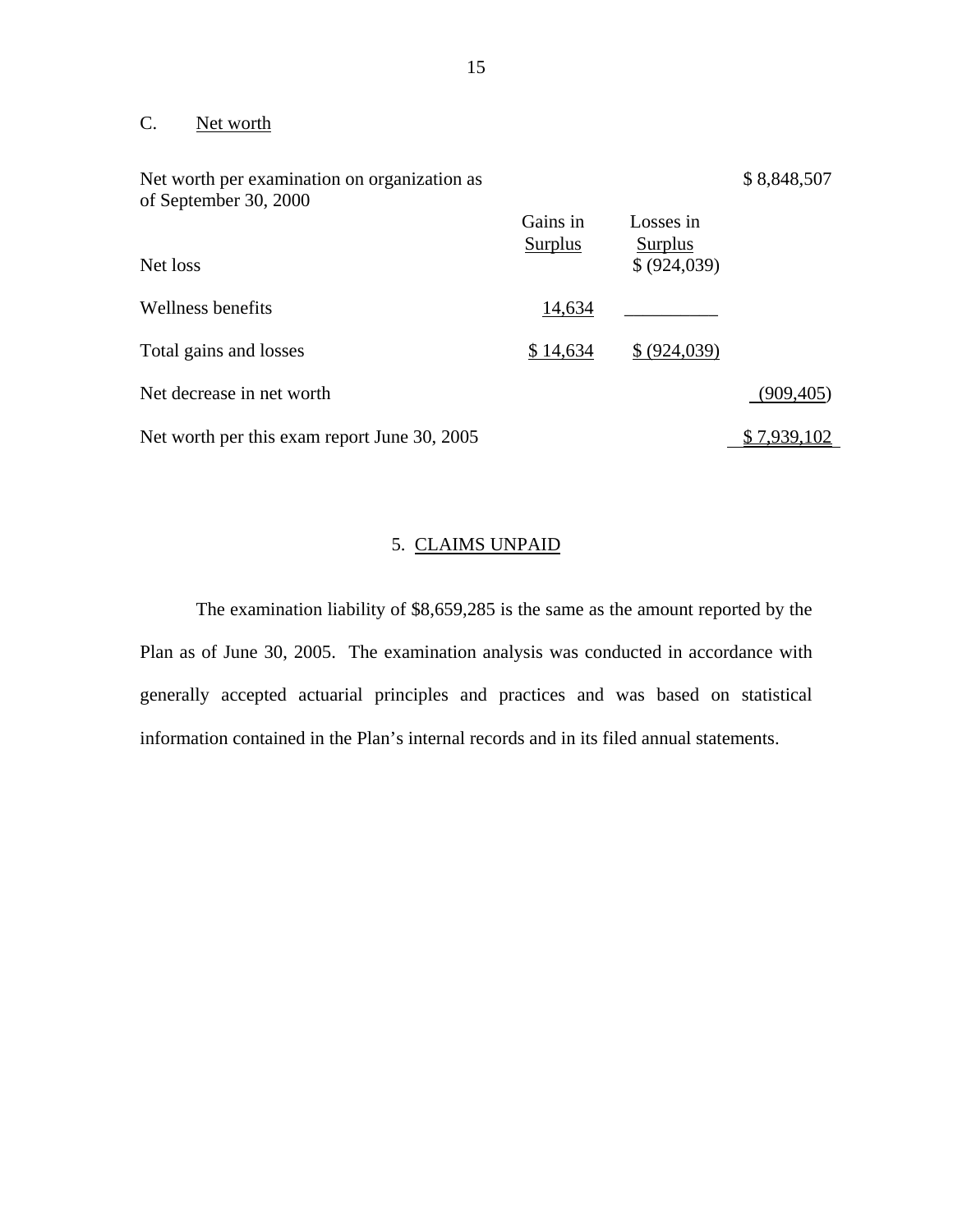#### 6. MARKET CONDUCT ACTIVITIES

<span id="page-17-0"></span>In the course of this examination, a review was made of the manner in which the Plan conducts its business practices and fulfills its contractual obligations to policyholders and claimants. The review was general in nature and is not to be construed to encompass the generally more precise scope of a market conduct investigation.

The general review was directed at practices of the Plan in the following major areas:

- A. Policy forms
- $B<sub>1</sub>$ Claims processing
- C. Utilization review

#### Policy forms

A. Policy forms<br>It is noted during the examination review that Jefferson Lewis et. al. School Employees' Health Plan did not obtain Department approval for the forms which they have been using since attaining the Certificate of Authority.

During the examination, the Plan submitted all currently used forms for review by the Department.

A review by the Insurance Department indicated that there are many observations on the policy forms and riders in use by the plan during the period under examination.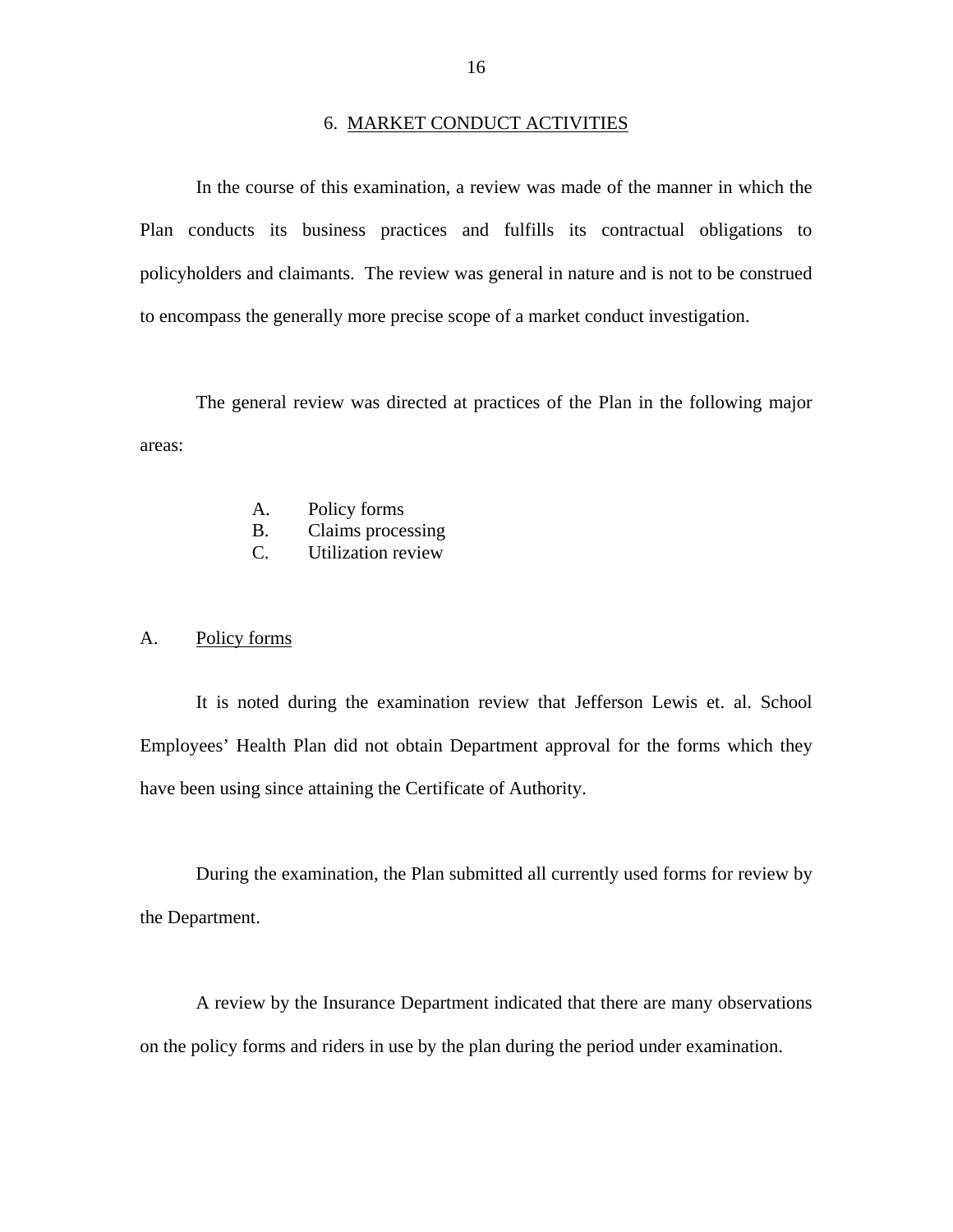It is recommended that the plan revise it's policy forms and riders as directed by the Insurance Department in order to be in compliance with Section 4303 and 4308(a) of the New York Insurance Law.

# B. Claims processing

#### 1. Third party claims administrator

The Plan has an agreement, dated May 1, 1997, with POMCO, Inc. to administer claims on the Plan's behalf.

A review of the claim adjudicating process revealed that neither POMCO, Inc. nor any of it's employees assigned to process the Jefferson Lewis et al Schools Health Plan claims possess a New York claims adjuster license which is in violation of section  $2102(a)(1)$  of the New York Insurance Law, which states:

> "(a)(1) No person, firm, association or corporation shall act as an insurance adjuster in this state without having authority to do so by virtue of a license issued and in force pursuant to the provisions of this chapter."

Section  $2101(g)(1)$  of the New York state Insurance Law states in part:

"(g) In this article "adjuster" means any "independent adjuster" as defined below:

(1)the term "independent adjuster" means any person, firm, association or corporation who, or which, for money, commission or any other thing of value, acts in this state on behalf of an insurer in the work of investigating and adjusting claims arising under insurance contracts issued by such insurer as are incidental to such claims and also includes any person who for compensation or anything of value investigates and adjusts claims on behalf of any independent adjuster..."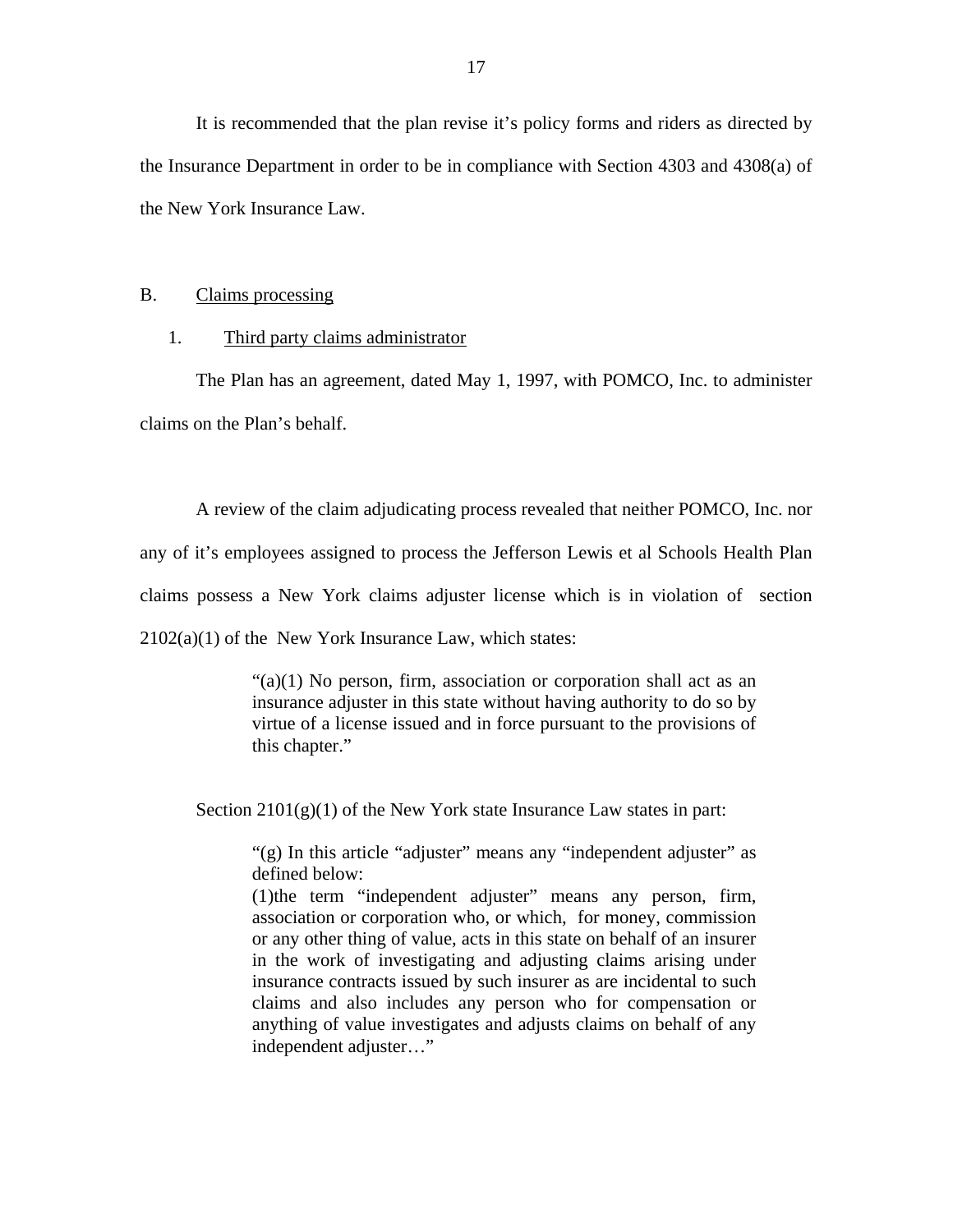Section 2108(a)(3) of the New York Insurance Law states in part:

"(a)(3) No adjusters shall act on behalf of an insurer unless licensed as an independent adjuster…."

It is recommended that POMCO, Inc. and each of its employees who perform claim adjusting services in New York for the plan be licensed as independent adjusters in accordance with Sections  $2101(g)(1)$  and  $2108(a)(3)$  of New York Insurance Law.

# 2. Claim attribute sample

A review of claims processed during the July 1, 2004 through June 30, 2005 fiscal year was performed by using a statistical sampling methodology covering the claims processed during the aforementioned period in order to evaluate the overall accuracy and compliance environment of the Plan's claims processing.

This statistical random sampling process was performed using ACL, an auditing software program. The sampling methodology, was devised to test various attributes deemed necessary for successful processing of claims and to test and reach conclusions about all predetermined attributes, individually or on a combined basis. The review incorporated processing attributes used by the POMCO in its own "Quality Analysis" of claims processing. The sample size was comprised of 167 randomly selected claims.

The review indicated that two claims were "processed" incorrectly, according to the criteria used by both the Plan and the Insurance Department examiners, not including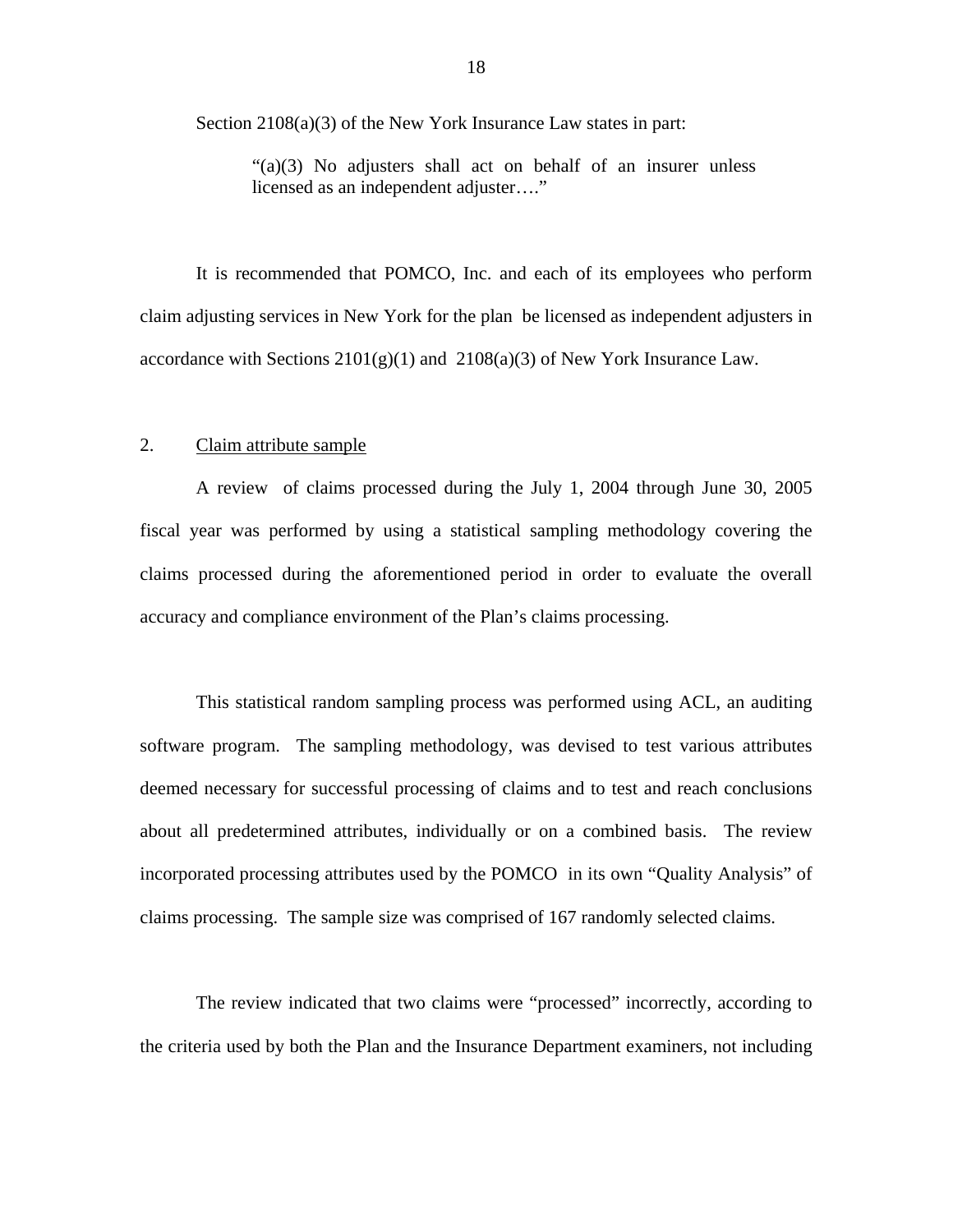any claims for which the Plan issued Explanation of Benefits forms (EOBs) which were not in compliance with Section 3234 of the New York Insurance Law.

EOBS which contained wording not in compliance with Section 3234 of the New York Insurance Law were issued with regard to an additional 144 claims producing an overall accuracy rate of 13%.

If the EOB errors were not taken into consideration, the Plan's claims processing accuracy rate would have been 99%. This is consistent with the Plan's reported overall accuracy standard being above 98%.

#### Claim adjustment expense

3. Claim adjustment expense<br>In addition, Claim numbers were assigned to bills received from consultants, Multiplan and PMCS for their services. The services were reported as claims expenses in the general ledger and annual statement. These expenses should be treated as claims adjustment expenses instead of being treated as claims expenses.

It is recommended that the Plan stop the practice of assigning a claim number to third party administrative fee invoices. Such fees should be reported as claims adjustment expenses.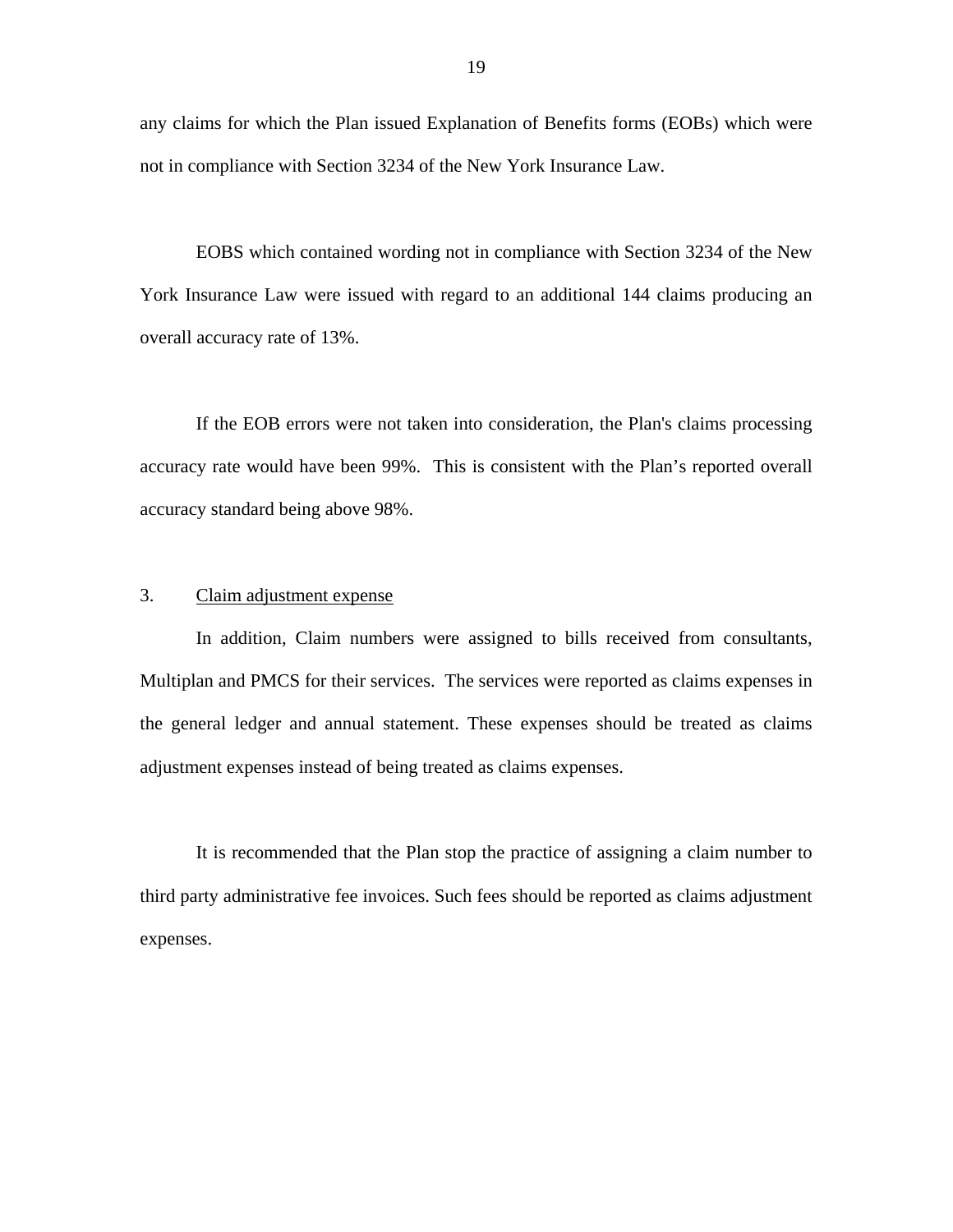4. Explanation of Benefits Statements:

Explanation of Benefits Statements (EOBs) are an integral part of the link between the subscriber/contract-holder and their insurer, providing vital information as to how a claim was processed.

Section 3234(a) of the New York Insurance Law states in part:

"Every insurer, including health maintenance organizations … is required to provide the insured or subscriber with an explanation of benefits form in response to the filing of any claim under a policy…"

The New York Insurance Law Section 3234(c) creates an exception to the

requirements for the issuance of an EOB established in New York Insurance Law Section

 $3234(a)$  as follows:

"…insurers…shall not be required to provide the insured or subscriber with an explanation of benefits form in any case where the service is provided by a facility or provider participating in the insurer's program and full reimbursement for the claim, other than a co-payment that is ordinarily paid directly to the provider at the time the service is rendered, is paid by the insurer directly to the participating facility or provider."

In addition, Section 3234(b) of the New York Insurance Law sets forth, minimum

standards for content of an EOB as follows:

"The explanation of benefits form must include at least the following:

(1) the name of the provider of service the admission or financial control number, if applicable;

(2) the date of service;

(3) an identification of the service for which the claim is made;

(4) the provider's charge or rate;

(5) the amount or percentage payable under the policy or certificate after deductibles, co-payments, and any other reduction of the amount claimed;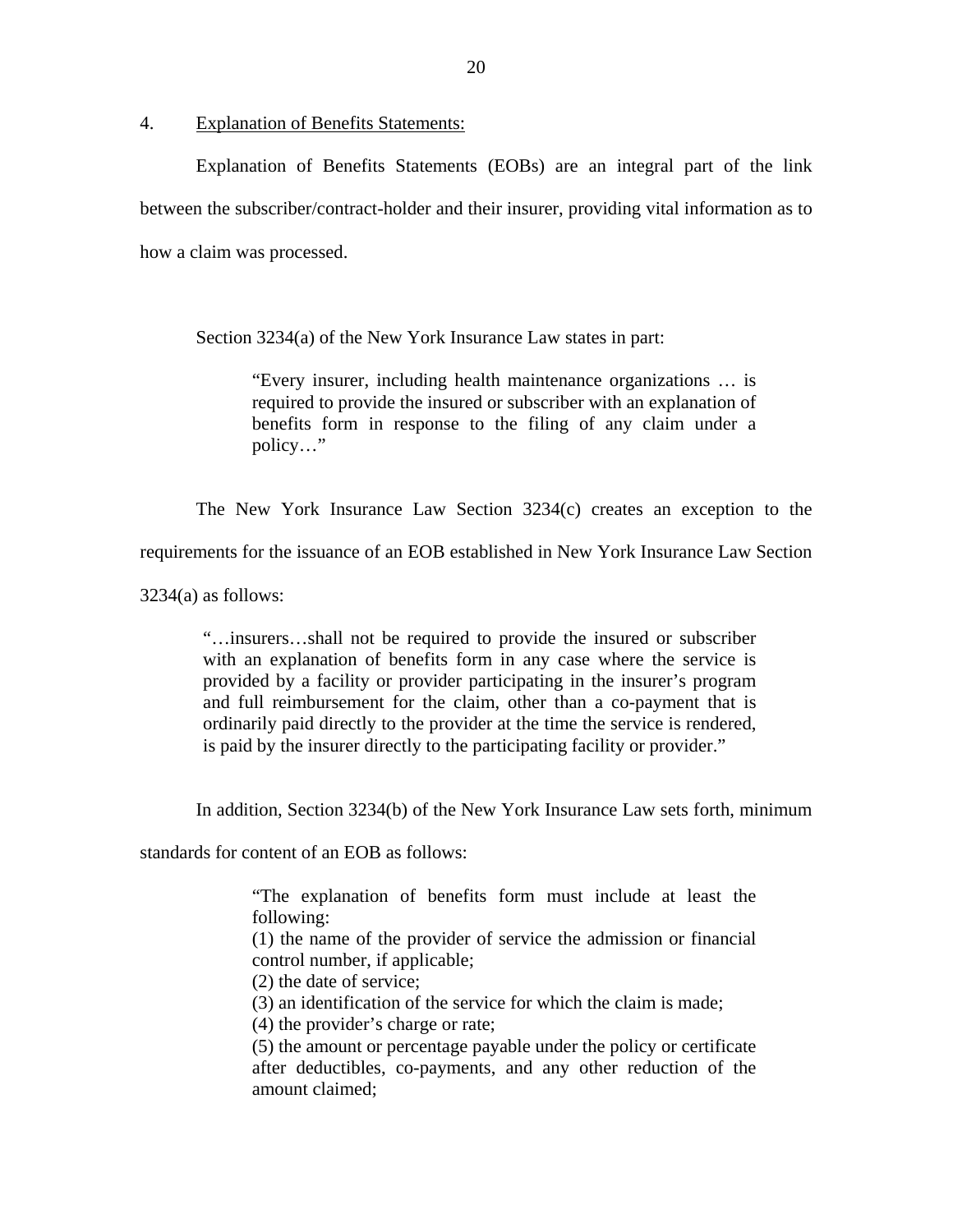(6) a specific explanation of any denial, reduction, or other reason, including any other third-party payor coverage, for not providing full reimbursement for the amount claimed; and (7) a telephone number or address where an insured or subscriber may obtain clarification of the explanation of benefits, as well as a description of the time limit, place and manner in which an appeal of a denial of benefits must be brought under the policy or certificate and a notification that failure to comply with such requirements may lead to forfeiture of a consumer's right to challenge a denial or rejection, even when a request for clarification has been made".

A review of a sample of the Plan's paid and denied claims for members/providers residing or located in New York during the period from July 1, 2004 to June 30. 2005 was performed. The review revealed that all EOBs issued by the Plan failed to contain all the language required by Section 3234(b) of the New York Insurance Law (including the appeal language). The Plan's EOBs, in the form as presented to the examiners would not be sufficient to serve as a proper EOB. The subscribers were neither properly informed of their appeal rights nor were they advised how their claims were processed. Therefore, all claims processed either paid or wholly/partially denied to New York subscribers and/or providers were in violation of Section 3234(b) of the New York Insurance Law.

It is recommended that the Plan issue EOBs that include all of the requisite information required by Sections 3234(a) and (b) of the New York Insurance Law. Accordingly, subscribers will be properly informed of their appeal rights and how their claims are processed.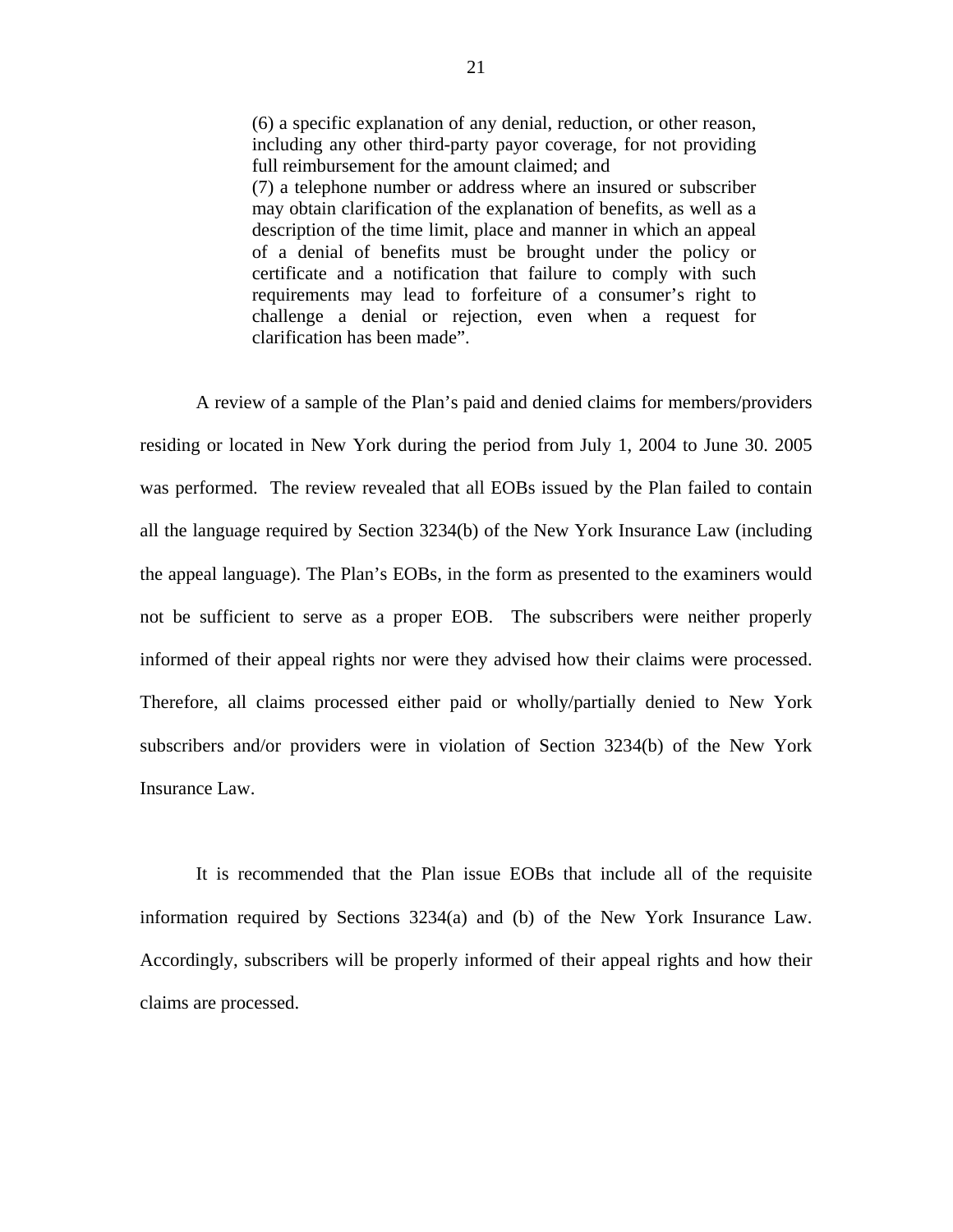# C. Utilization review

 of the Public Health Law applies to any other entity performing utilization review except, inter alia, an insurer subject to Article 32 or 43 of the Insurance Law. As a condition to the issuance and continuance of the certificate of authority to operate as a municipal cooperative health benefits plans under Article 47 of the Insurance Law, the Plan must demonstrate to the Superintendent's satisfaction that it has established a fair and equitable process for claims review, dispute resolution and appeal procedures. Under New York statutes, health care claims involving a coverage determination as to whether services are medically necessary or experimental or investigational constitute utilization review and are to be adjudicated consistent with the requirements of either Article 49 of the Insurance Law or Article 49 of the Public Health Law. Article 49 of the Insurance Law is applicable to any insurer subject to Article 32 or Article 43 of the Insurance Law and their contracted utilization review agents. Article 49

POMCO is deemed to be a utilization review agent of the Plan since it performs utilization review services for the Plan. However, neither the Plan nor POMCO has a utilization review report currently on file with the Department, in accordance with New York Insurance Law Section 4704(a)(8) and Article 49 of the Insurance Law or are currently registered as a utilization review agent with the Department of Health under Article 49 of the Public Health Law.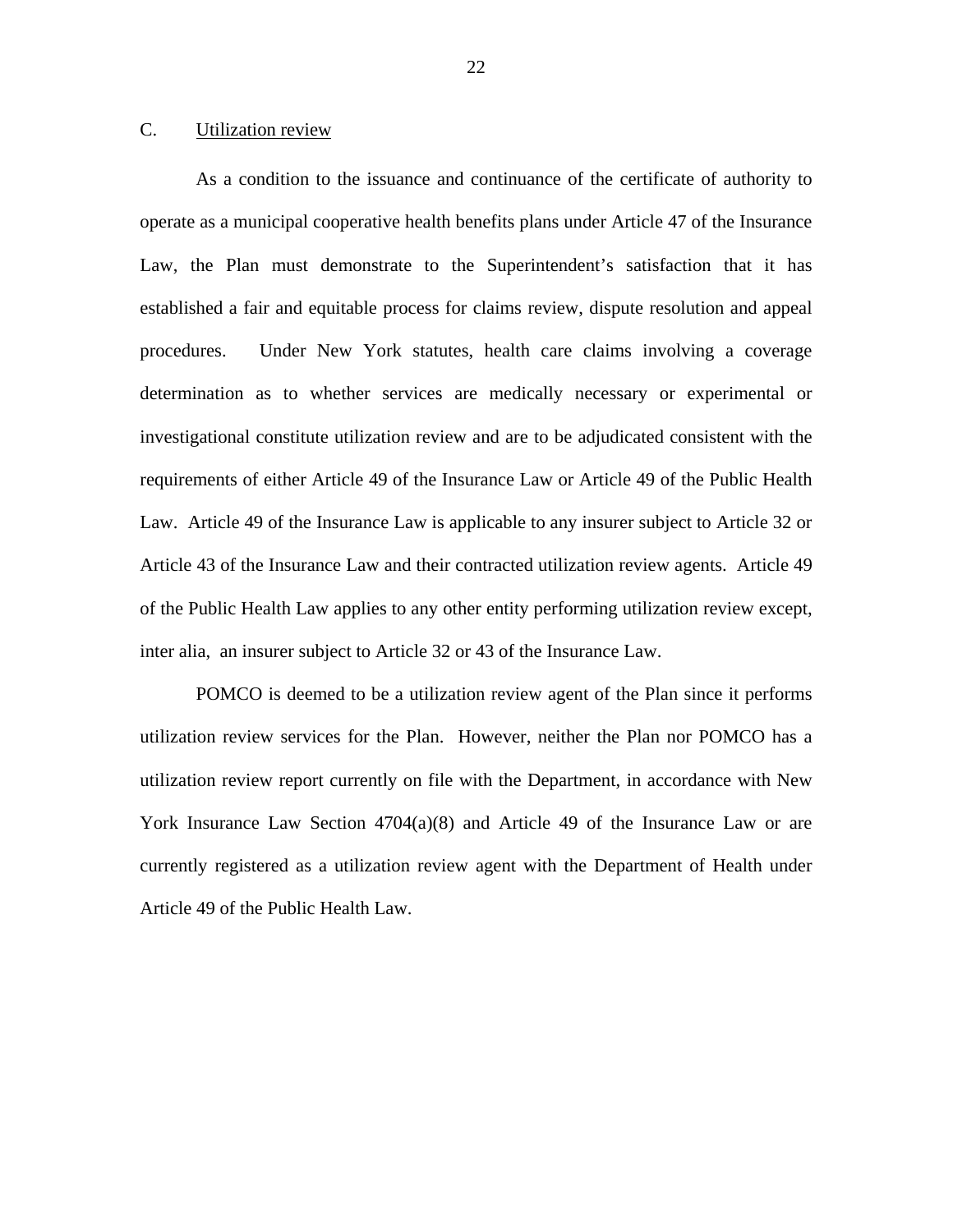POMCO did file a utilization review report with the Superintendent of Insurance pursuant to Section 4901 (a) of the New York State Insurance Law, however, it did not file thereafter a biennial report to the Superintendent of Insurance as required by that Section.

In order for POMCO to continue to perform utilization review under contract to the Plan, it is recommended that the Plan or POMCO on behalf of the Plan file a current utilization review report with the New York State Insurance Department in accordance with Section 4704(a)(8) and Article 49 of the New York Insurance Law or, in the alternative, register as a utilization review agent with the New York Department of Health.

Section 4903(e) of the New York Insurance Law states:

"Notice of an adverse determination made by a utilization review agent shall be in writing and must include:

(1) the reasons for the determination including the clinical rationale, if any;

(2) instructions on how to initiate standard and expedited appeals pursuant to section four thousand nine hundred four and an external appeal pursuant to section four thousand nine hundred fourteen of this article; and

(3) notice of the availability, upon request of the insured, or the insured's designee, of the clinical review criteria relied upon to make such determination. Such notice shall also specify what, if any, additional necessary information must be provided to, or obtained by, the utilization review agent in order to render a decision on the appeal".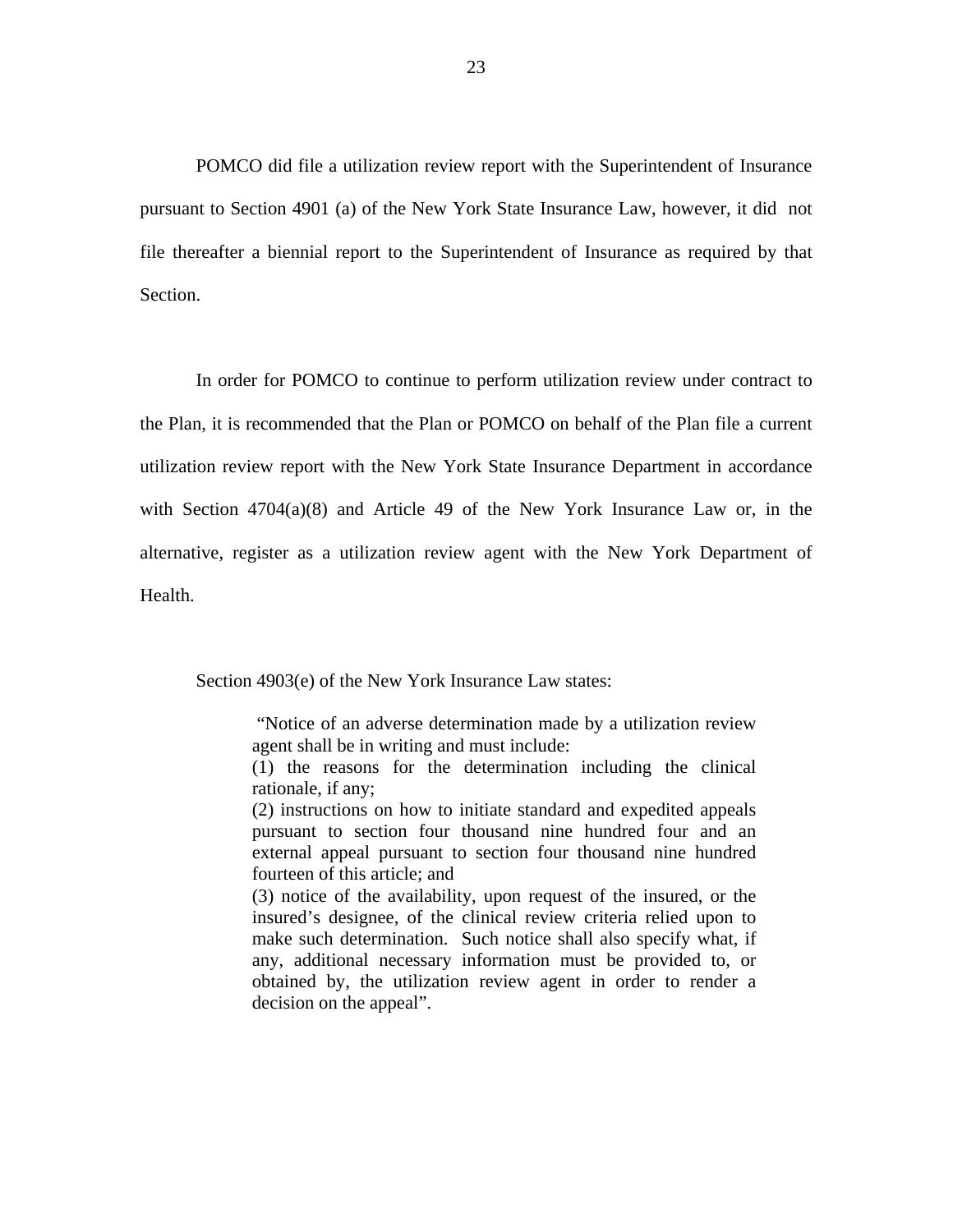The Plan did not fully comply with Section 4903(e) of the New York Insurance Law in that the Plan's prospective and concurrent review denial notices of first adverse determination did not contain instructions on how to initiate standard and expedited appeals pursuant to Section 4904 and an external appeal pursuant to Section 4914 of the New York Insurance Law. A notice of adverse determination should set forth the time, place and manner in which an appeal is initiated, including a description of standard, expedited and external appeals.

It is recommended that the Plan fully comply with Section 4903(e) of the New York Insurance Law and include all required information in its notice of adverse determination when prospective or concurrent utilization review is conducted.

Section 4904(c) of the New York Insurance Law states, in part:

"…The notice of the appeal determination shall include:.. (2) a notice of the insured's right to an external appeal together with a description, jointly promulgated by the superintendent and the commissioner of health…"

Section 4910(b) of the New York Insurance Law states, in part:

"An insured, the insured's designee and, in connection with retrospective adverse determinations, an insured's health care provider, shall have the right to request an external appeal…"

The examiners review of the Plan notices of final adverse determination revealed that the Plan failed to include mandated information regarding the availability of the external appeals process along with the associated time frames for requesting such an appeal.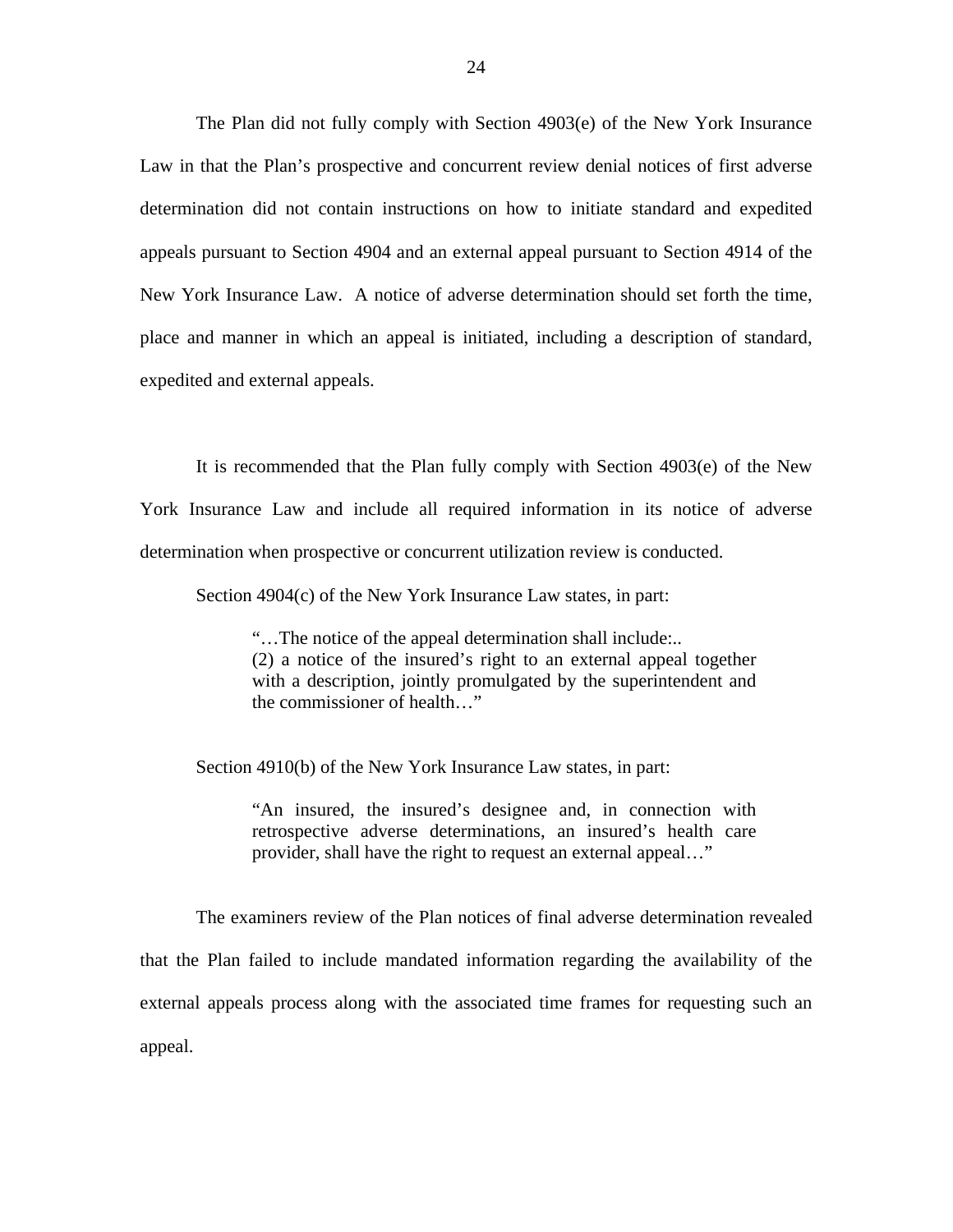It is recommended that the Plan send proper notice of final adverse determination of expedited or standard utilization review appeals in accordance with Sections 4904(c) and 4910(b) of the New York Insurance Law.

The Plan denied claims received from non participating providers and members that were missing medical information which was needed to fully adjudicate these claims. However, the company failed to issue notice of first adverse determination letters to members/providers relative to its retrospective review of claims involving medical necessity as required by section 4903(d) of the New York Insurance Law. Section 4903(d) of the New York Insurance Law does not provide an exception to the utilization review procedure in cases where information to demonstrate medical necessity is not provided. Therefore, the company must make a utilization review determination regardless of whether the medical necessity information is received. The review of the number of notices of first adverse determinations that were not issued in the period from July 1, 2004 to June 30, 2005, yielded a limited number of violations of sections 4903 (d) and (e) of the New York Ins. Law.

In addition, and as a consequence of it 's failure to issue a notice of first adverse determination, the members did not receive their rights relative to full due process of appeals of a first adverse determination and notice of external review.

It is recommended that the Plan issue a notice of first adverse determination to its members for retrospective review of non participating provider/member submitted claims

25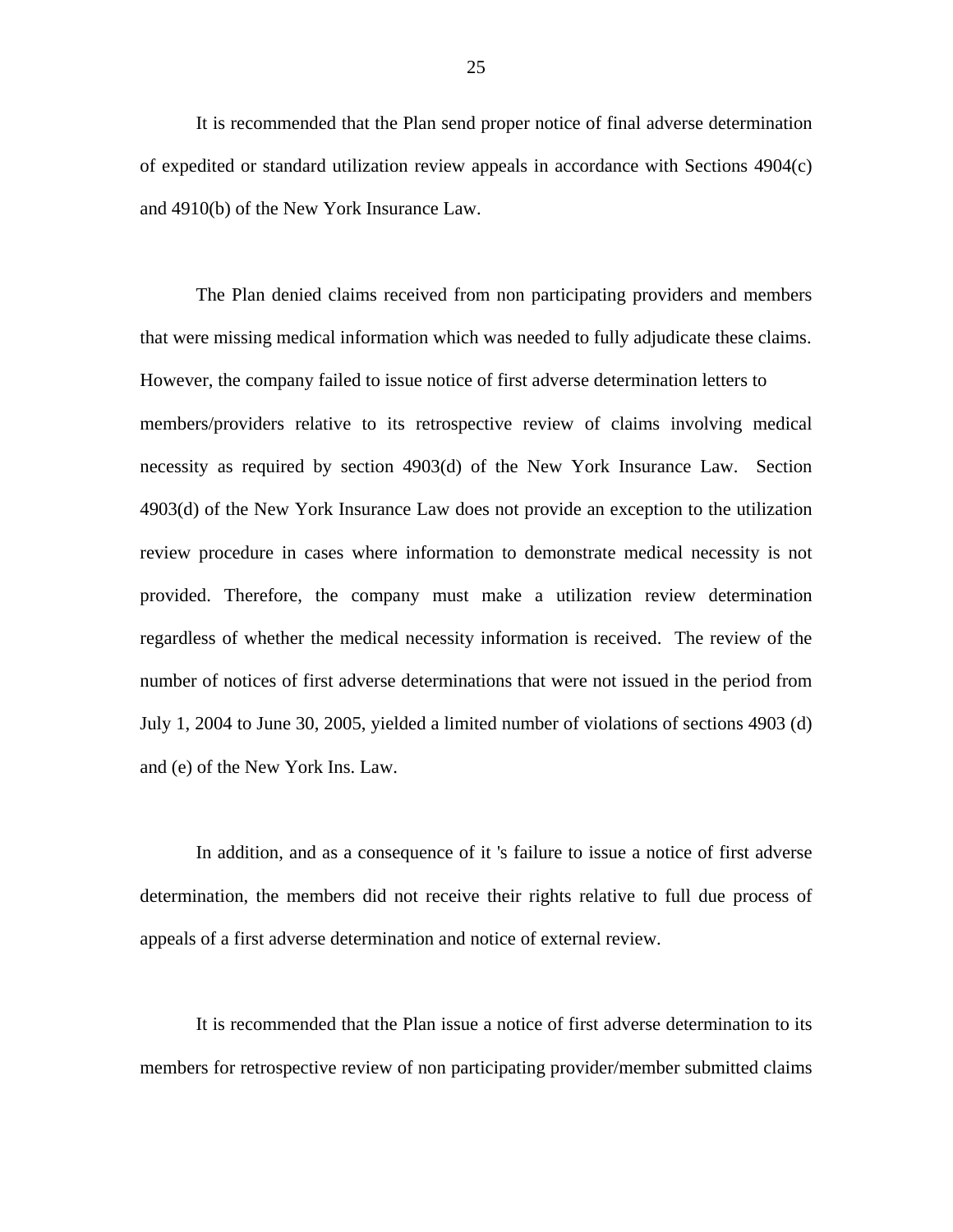# 7. COMPLIANCE WITH PRIOR REPORT ON ORGANIZATION

The examiner reviewed the Plan's compliance with the following recommendation from the prior report on organization. The page numbers refer to the prior report:

### **ITEM**

#### PAGE NO.

A. It is recommended that the Plan include all the required data in all future statement filings. 6

The Plan complied with this recommendation.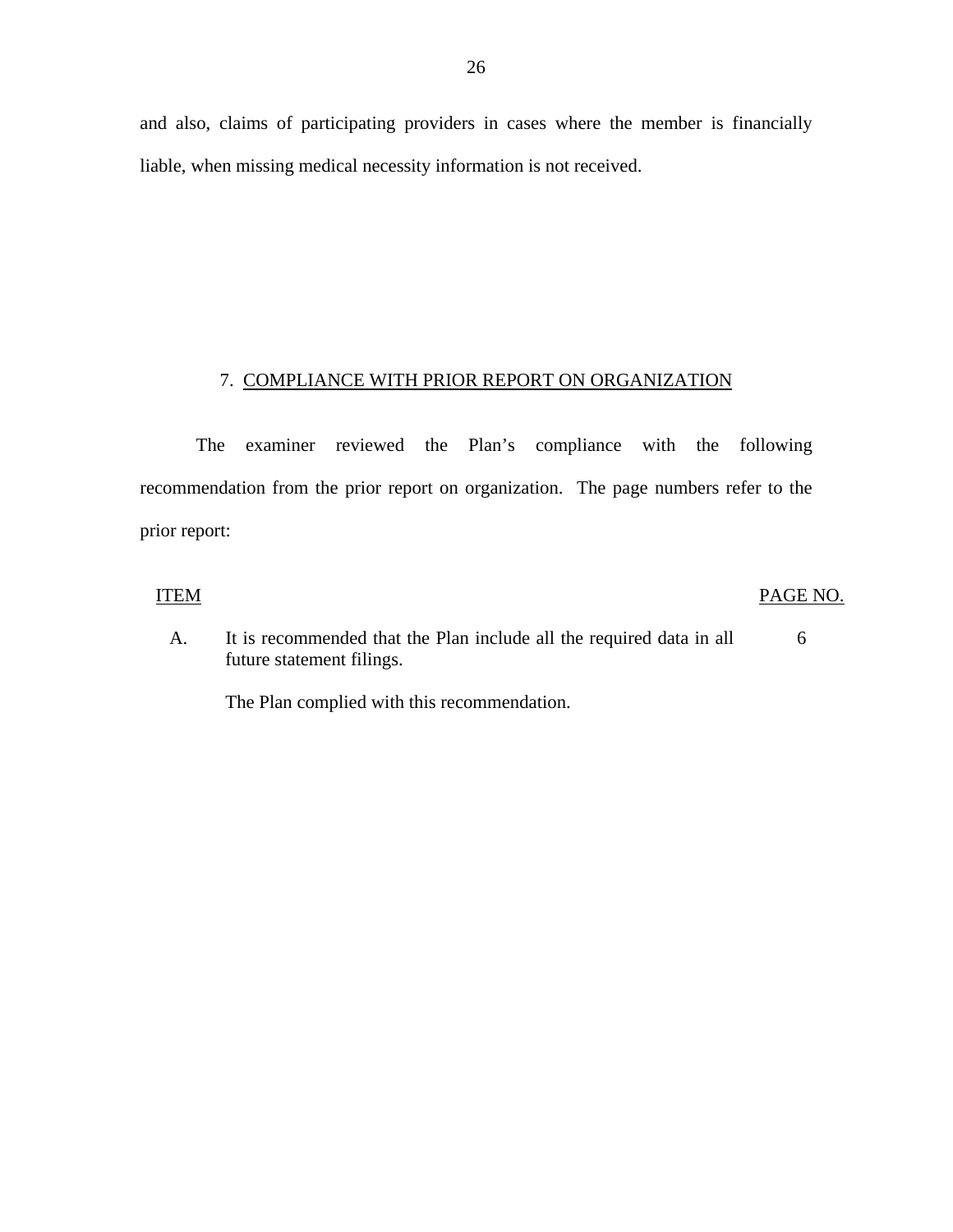## 8. SUMMARY OF COMMENTS AND RECOMMENDATIONS

# <span id="page-28-0"></span>**ITEM**

#### PAGE NO.

- A. It is recommended that the Plan comply with the requirements of Section 1411(a) of the New York Insurance Law. 10
- B. It is recommended that the Plan enter into a proper custodian agreement with its custodian bank for its investment account. The custodian agreement should include the prudent protective covenants and provisions as set forth in the Department's guidelines. 11
- C. It is recommended that the Plan establish a follow-up procedure and send an initial letter of inquiry to the payee for all checks which remain outstanding for three months from the date of issue. 12
- D. It is recommended that the Plan payment for contracted services be made only after such services are rendered in accordance with the requirements of Section 4705(d)(2)(B) of the New York Insurance Law. 12
- E. It is recommended that the plan revise its policy forms and riders as directed by the Insurance Department in order to be in compliance with Section 4303 and 4308(a) of the New York Insurance Law. 17
- F. It is recommended that POMCO, Inc. and each of its employees who perform claim adjusting services for the plan be licensed as independent adjusters in accordance with Sections  $2101(g)(1)$  and 2108(a)(3) of New York Insurance Law. 18
- G. It is recommended that the Plan stop the practice of assigning a claim number to third party administrative fees invoices. Such fees should be reported as claims adjustment expenses. 19
- H. It is recommended that the Plan issue EOB's that include all of the requisite information required by Sections 3234(a) and (b) of the New York Insurance Law. Accordingly, subscribers will be properly informed of their appeal rights and how their claims are processed. 21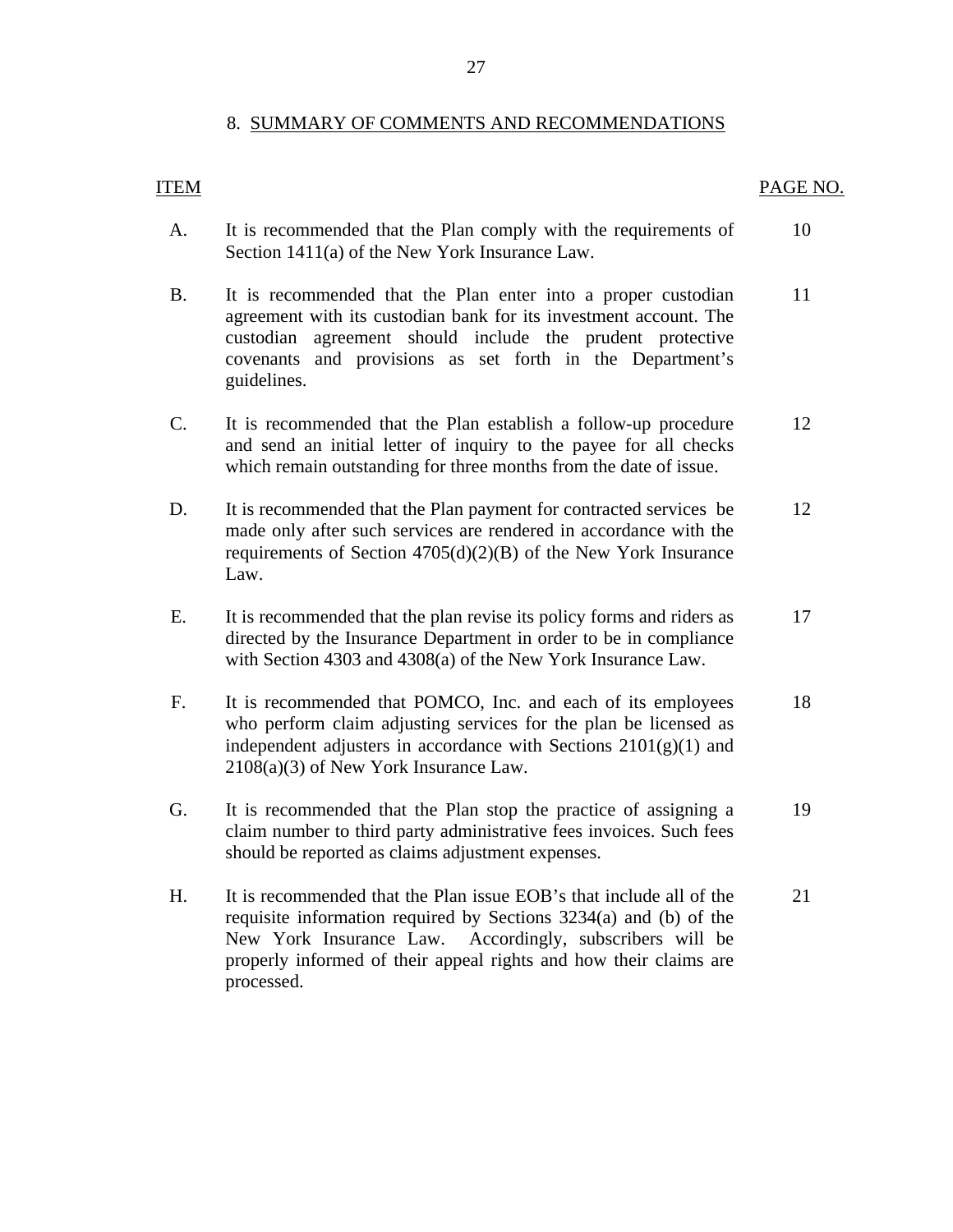# **ITEM**

- I. It is recommended that the Plan or POMCO, on behalf of the Plan, file a current utilization review report with the New York Insurance Department in accordance with Section 4704(a)(8) and Article 49 of the New York Insurance Law, or, in the alternative, register as a utilization review agent with the New York Department of Health. 23
- J. It is recommended that the Plan fully comply with Section 4903(e) of the New York Insurance Law and include all required information in its notice of adverse determination when prospective or concurrent utilization review is conducted. 24
- K. It is recommended that the Plan send proper notice of final adverse determination of expedited or standard utilization review appeals in accordance with Sections 4904(c) and 4910(b) of the New York Insurance Law. 24
- L. It is recommended that the Plan issue a notice of first adverse determination to its members for retrospective review of non participating provider/member submitted claims and also, claims of par providers in cases where the member is financially liable, when missing medical necessity information is not received. 25